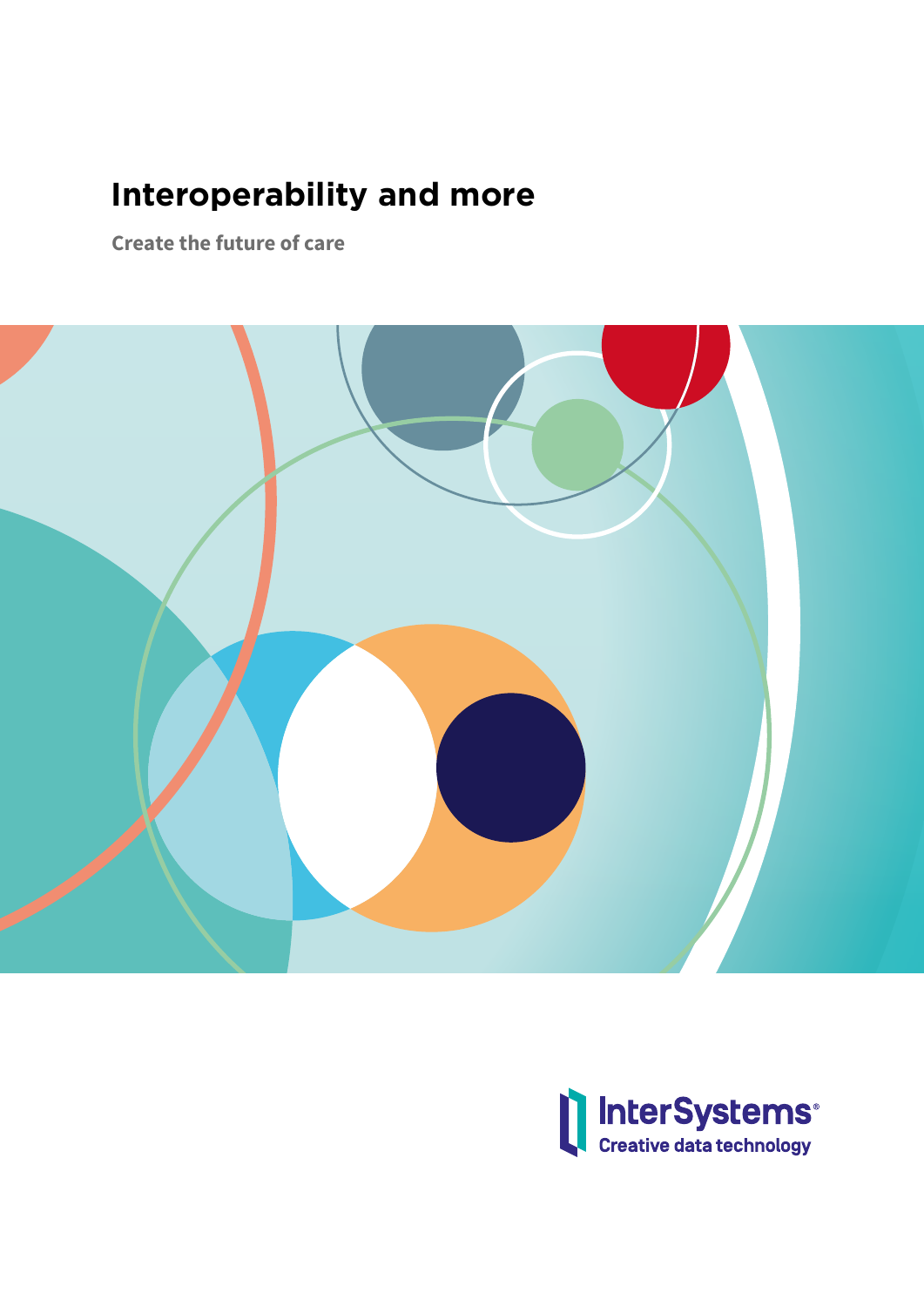# **InterSystems HealthShare**

InterSystems HealthShare® is the interoperable solution for different forms of files (eGA, ePA, eFA, ePD (CH), EHR/EMR (A), medical files, research files…), regardless of whether they are administered by patients or doctors. It allows them to be implemented quickly and in a way that complies with standards.

## **The HealthShare product range comprises the following modules:**

| Health Share Unified Care Record  Page 10          |  |
|----------------------------------------------------|--|
|                                                    |  |
| Health Share Personal Community Manuscript Rage 20 |  |
|                                                    |  |
|                                                    |  |
| HealthShare ProviderDirectory  Page 32             |  |

HealthShare has proven itself in numerous national and international projects. Users include Sint Maartens Kliniek, VieCuri, Regionaal Zorg Communicatie Centrum, GGZ Eindhoven, Sana Kliniken AG, Universitätsklinikum Erlangen, Hôpital Ambroise Paré, Hôpital Erasme, Grand Hôpital de Charleroi (GHDC) and Centre hospitalier universitaire vaudois (CHUV).

HealthShare enables service providers, sponsors, and patients to benefit equally from improved healthcare.



 $\bigcap$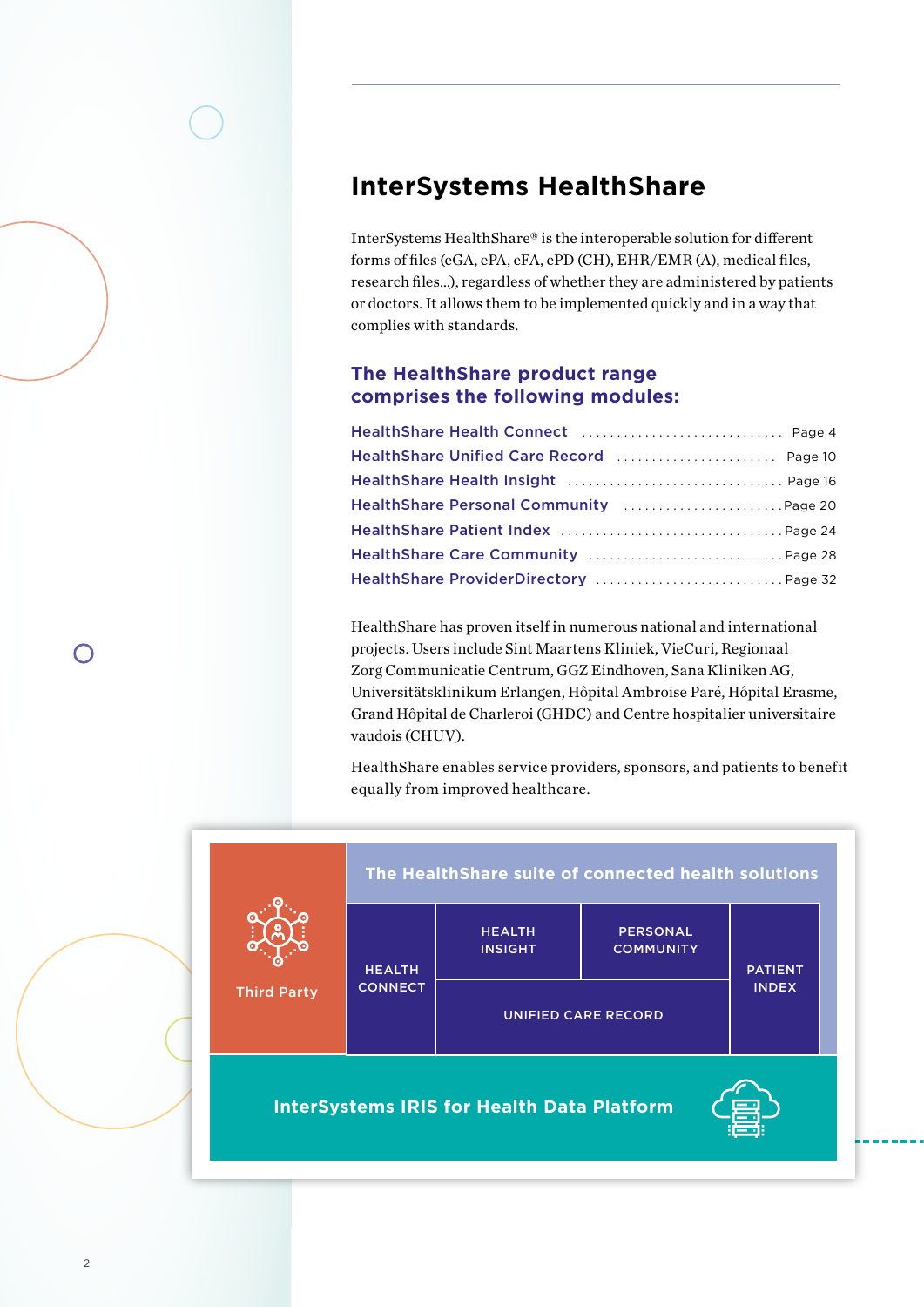# **InterSystems IRIS for Health**

InterSystems IRIS for Health™ was specially developed for the healthcare industry. IRIS for Health provides all the functionality required to develop modern, real-time, data-driven solutions in the healthcare industry quickly. The InterSystems IRIS for Health data platform is available on the three largest cloud providers (AWS, Google Cloud, and Microsoft Azure). You can try out the Community Edition there free of charge. The IRIS for Health platform is the technical basis for InterSystems Healthcare solutions.



## **InterSystems IRIS for Health** . . . . . . . . . . . . . . . . . . Page 36

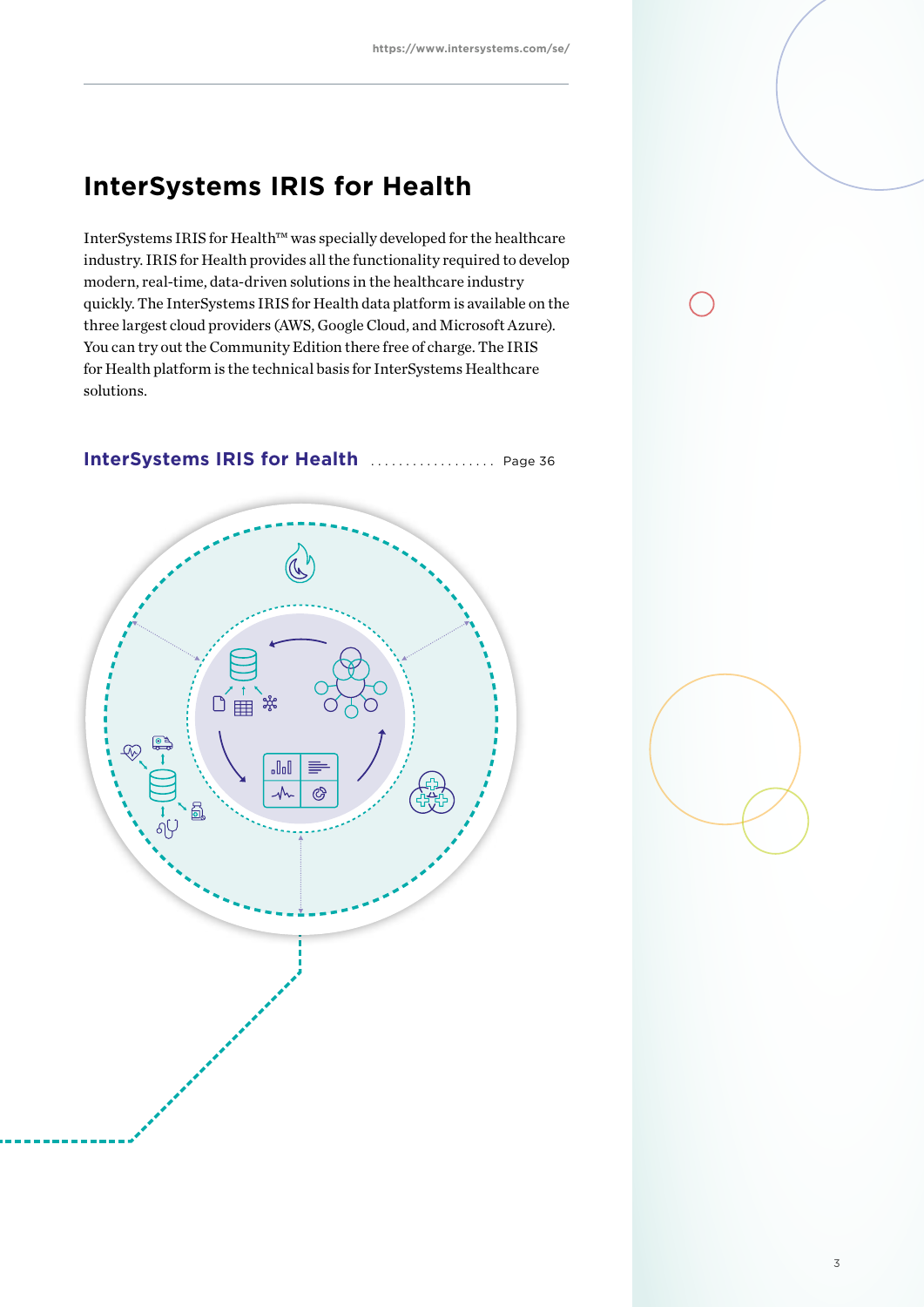



**KLAS RESEARCH NAMES INTERSYSTEMS BEST IN KLAS FOR INTEROPERABILITY PLATFORMS.**



# **HealthShare Health Connect**

# **High Availability, High Performance Integration Engine**

**InterSystems HealthShare Health Connect** is an integration engine that delivers high-volume transaction support, process management, and monitoring to support mission critical applications.

### **Health Connect delivers:**

- Intuitive HL7<sup>®</sup> message transformation, routing, durable process orchestration, and workflow.
- Support for high transaction volumes between systems that scales with the most demanding integration tasks.
- A powerful bridge from legacy standards to HL7 FHIR (Fast Healthcare Interoperability Resources), the next-generation standard for healthcare data sharing.
- An add-on enterprise grade, scalable FHIR server, which enables users and developers to store and retrieve FHIR resources. The server supports all the common FHIR interactions as well as advanced search capabilities.

# Reliability and Management

A Health Connect database stores every message moving through integrated systems. The database enables guaranteed message delivery

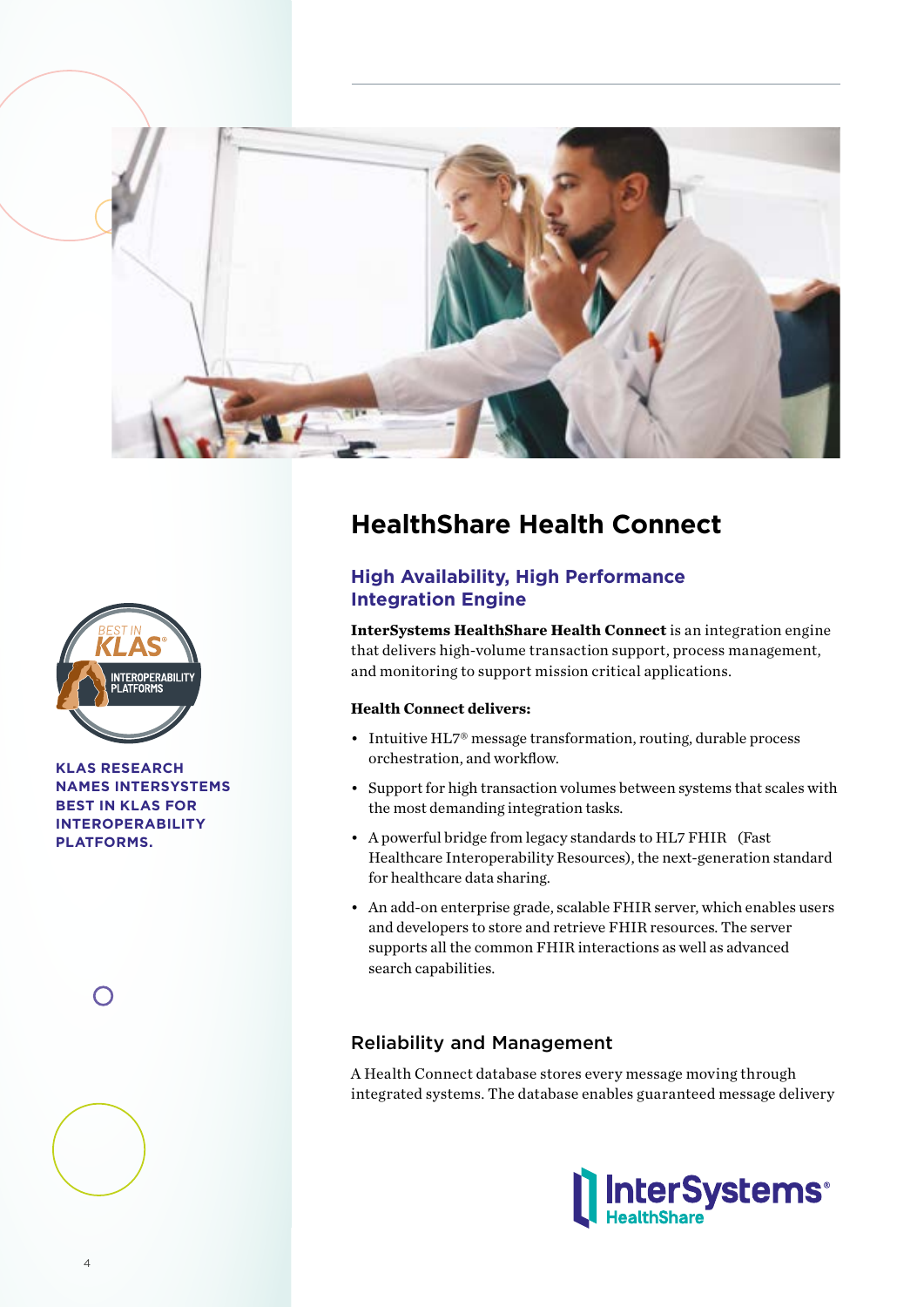and provides a complete audit trail of all messages for improved troubleshooting. InterSystems also delivers several options for high availability (HA) and disaster recovery, including clustering, virtualization HA, and an elegant, easy-to-implement technology for database mirroring. Mission critical capabilities include:

### **Mission critical capabilities include:**

- Mirroring with fast failover recovery, critical for an always-on business.
- Visual diagnostics and auditing. Industry-leading message trace capabilities, a powerful test harness, and robust auditing facilitate the creation, debugging, and support of all your interfaces.
- Event detection, alerting, and monitoring to ensure that information continues to flow even when source systems pause or fail. Messages are never lost, and an interrupted business process can always restart from the point of interruption.

### High Performance

At the heart of Health Connect is a high performance, multi-model data engine that seamlessly handles multiple forms of data at high speed. Health Connect easily scales from serving small clinics to handling the transaction volumes of the largest and most complex healthcare delivery systems in the world.

## Interoperability – Standard by Design

Healthcare organizations worldwide use InterSystems products for interoperability and improved workflow across the care continuum. Our support for global and national standards and certifications is one reason for this success. As global healthcare information protocols and standards evolve or new ones emerge, InterSystems keeps pace with these changes so you can take advantage of them easily.

In addition to FHIR STU3 and DSTU2, Health Connect implements many IHE standards, and supports HL7 Version 2, HL7 Version 3, CDA® and CCD®, C-CDA®, DICOM, X12, ADHA (Australia), ASTM, DMP (France), EDIFACT, ITK (United Kingdom), and xDT (Germany).

You can use Health Connect's pre-built data transformations to convert between most standard healthcare data formats. These transformations can be customized to address special cases, such as proprietary or legacy formats.

The depth of Health Connect's standards support, and its ability to translate between health data representations — for example HL7 V2 and FHIR, or a non-standard format and FHIR — gives you unmatched interoperability power and flexibility.

### **HL7 V2 MESSAGE PROCESSING BENCHMARK\***

- 2,046,297,600 inbound + outbound messages/24 hours
- 40% CPU utilization

\*Real-world data, 48-core system, 2 Intel Xeon Platinum 8168 processors at 2.7GHz, 2 x 2TB Intel P3700 NVMe SSD drives, Red Hat Enterprise Linux 7.3.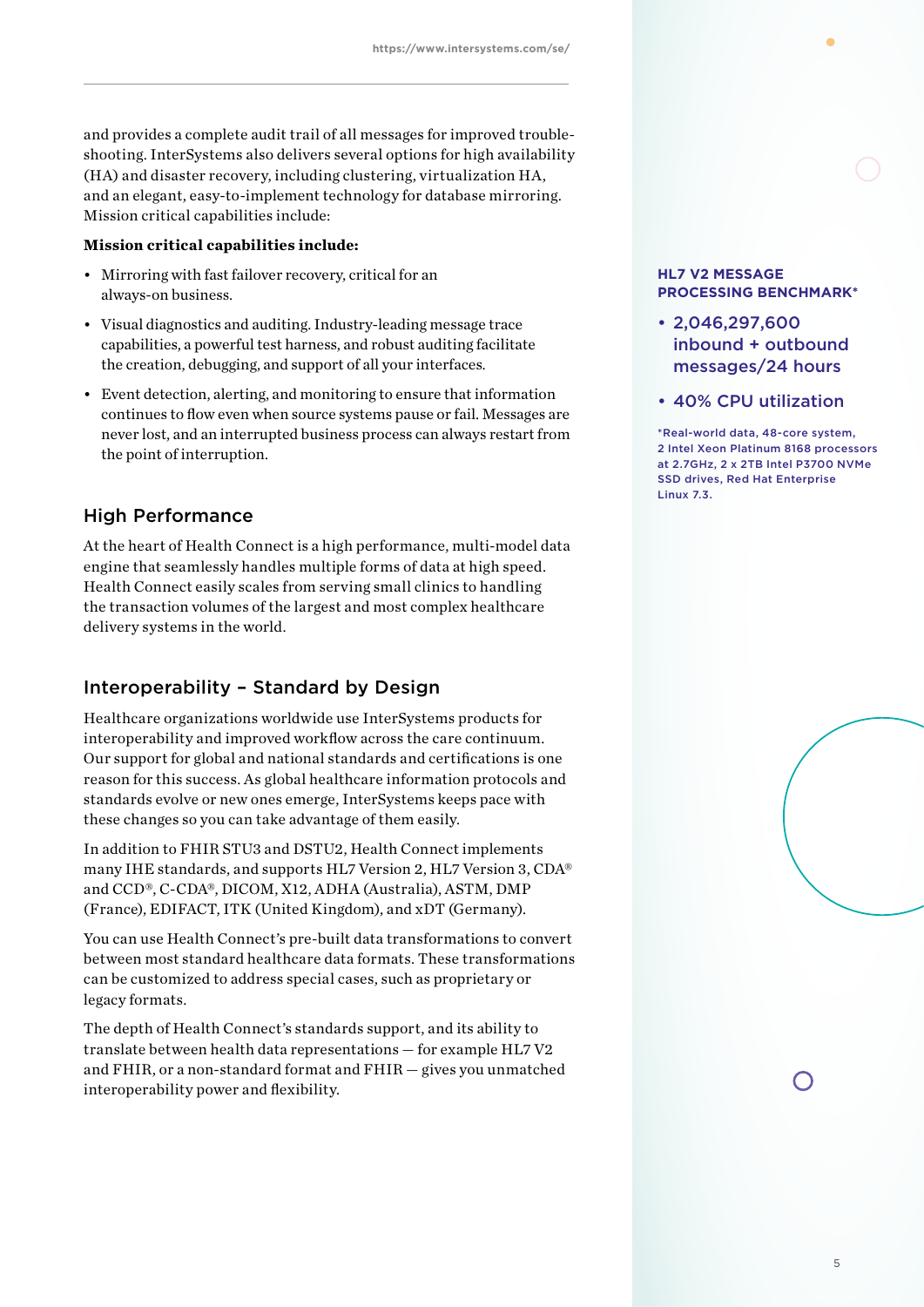## InterSystems API Manager

InterSystems API Manager, a component of Health Connect, handles the entire application programming interface (API) life cycle. From planning and design, implementation and testing, deployment and operation, to versioning and retirement, InterSystems API Manager enables you to deliver business value, including monetization of API usage, faster while you focus on your core capabilities.

Key features include:

- **Publishing:** designed with the embedded administrator dashboard, a command line interface (CLI) or REST APIs. All of your APIs are discoverable.
- **Developer Portal:** APIs can be listed on a customizable portal/ web marketplace which allows developers to sign-up, explore and subscribe to APIs. The system supports self-signup and multi-tenant environments.
- **Traffic Control:** allows administrators to manage, throttle, and restrict inbound and outbound API traffic.
- **Analytics & Security:** API publishers can monitor APIs and detect unusual activity. InterSystems API Manager supports TLS and SSL at the transport level, OAuth2 at the protocol level, and role based access control.

## FHIR Capabilities

FHIR is the future of healthcare interoperability, and InterSystems is actively engaged in creating that future as an HL7 benefactor member and standards-committee participant. We invest time and resources to stay on the cutting edge of the HL7 standards and build HL7 FHIR into a common technology stack for all our products.

Health Connect provides all the technology interface engineers need to handle FHIR requests as easily as they now work with HL7 V2 and integration flows. Health Connect includes a FHIR client, a FHIR message model, and translation between FHIR and other health information interchange standards, such as HL7 V2 and C-CDA.

For customers interested in data storage and access, an optional add-on FHIR server and repository is available which supports FHIR R4.

Health Connect receives or sends FHIR resources via the FHIR RESTful API, in JSON or XML formats. This allows applications based on the latest technology to use FHIR data – new or mapped from legacy systems.

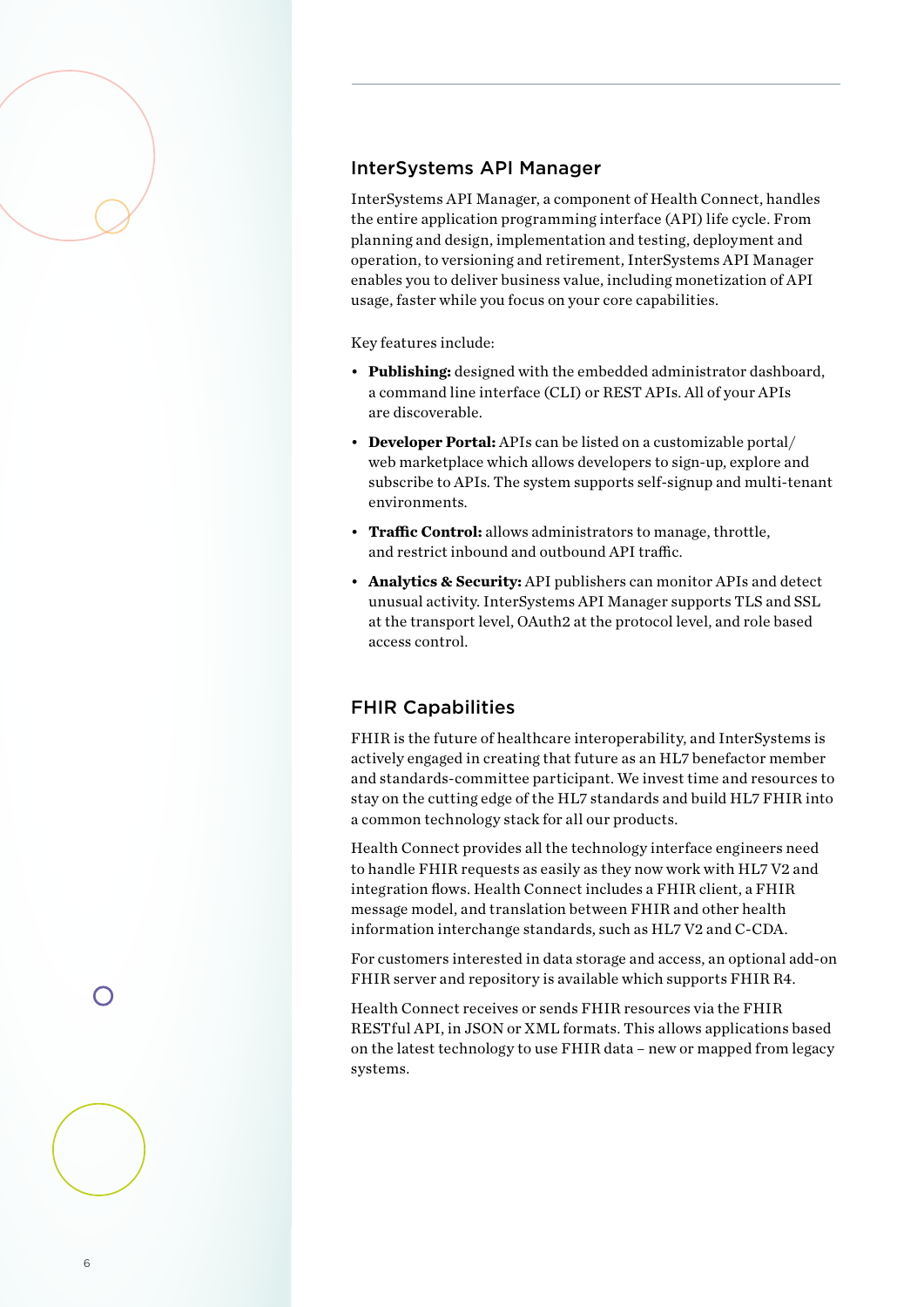### Leverage FHIR to Integrate with Legacy Systems

Today, thousands of integrations using HL7 V2, HL7 CDA, and other standards form the backbone of interoperability and workflows in healthcare. Health Connect is your bridge between these formats and the FHIR standard, transforming their data into a FHIR representation. Examples include:

- Decomposing CDA document data into FHIR resources
- Converting HL7 V2 messages into a FHIR representation for consumption by a decision support system
- Transforming a FHIR message into an HL7 V2 message, such as an order, to send to a legacy system

New applications can access legacy data, and represent this data as FHIR messages, to expand their use for value-based care, quality improvement, and research.

## Higher Productivity for Interface Engineers

Healthcare organizations may manage hundreds of different specialized applications, systems, and devices that must work together efficiently, securely, and without interruption. Health Connect provides features that make it easier for interface engineers to create, manage, and troubleshoot such systems, including:

- Drag-and-drop HL7 schema editing, data-mapping, business rule creation, and workflows
- Source control for HL7 schemas, including custom schemas
- Drag-and-drop managed file transfers using popular data storage services such as DropBox, Box, and kiteworks, or the dropping of files into other applications for processing
- DevOps-ready containerized deployment in public or private clouds
- A Java Business Host that runs Java apps as efficiently as native components within integrations and workflows
- Unit testing of routing rules and data transformations
- Smart search that reveals all locations in a production where a given component is used, and routes that a message can take
- Interface converters for legacy interface engines, such as eGate and Cloverleaf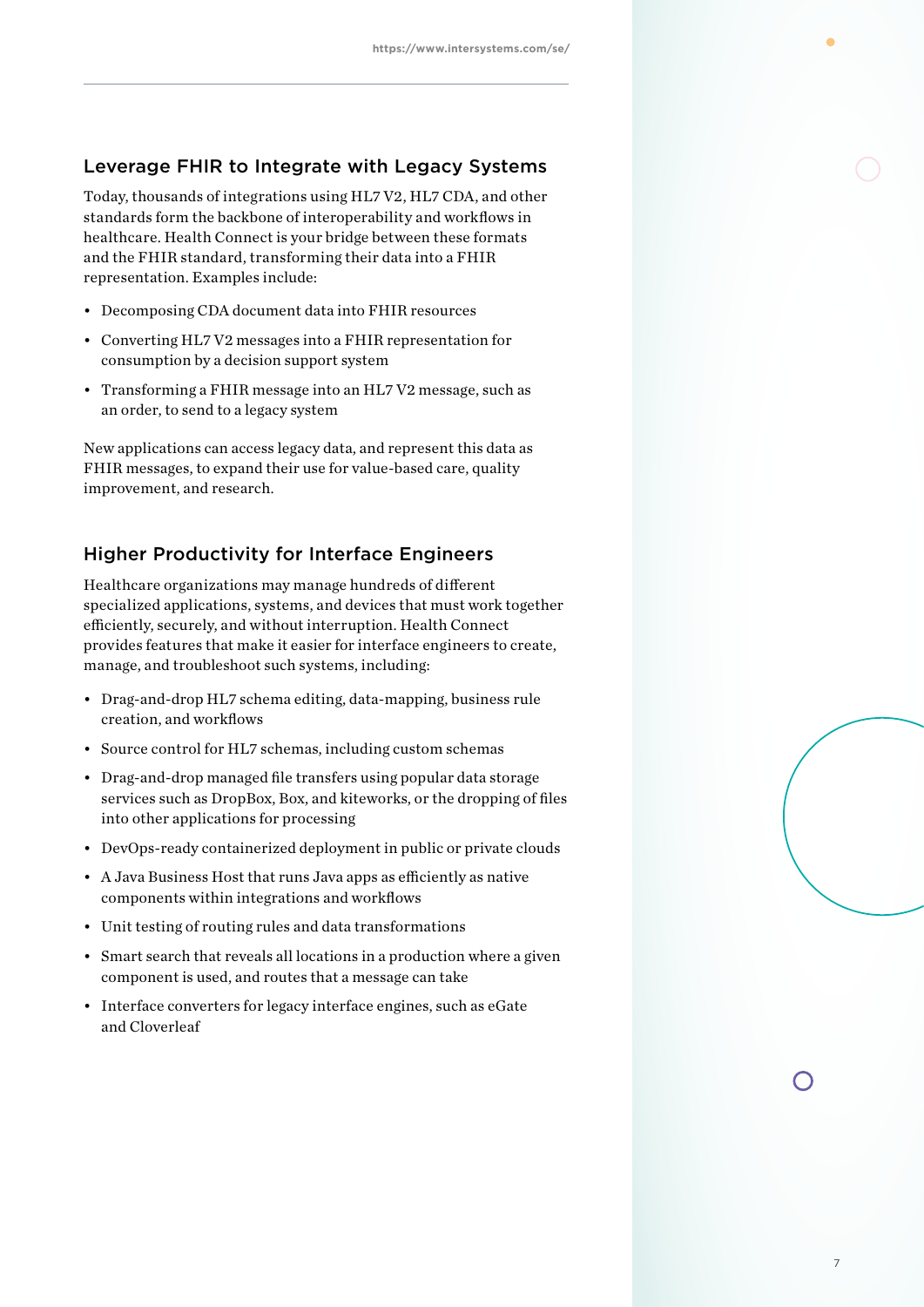## Security

A flexible, adaptable security model with enterprise-wide provisioning capabilities makes it easy to protect data both "at rest" and "in motion" across even the largest deployments, while minimizing the burden on application performance. Authenticate and authorize users via passwords, OAuth, two-factor authentication, and other means.

## Customer Support and Education

When you select HealthShare Health Connect, you get more than technology. You also get our acclaimed customer support and extensive educational opportunities. Search for Health Connect education resources at Learning.InterSystems.com.

Learn more about Health Connect and all of the products within the suite of HealthShare connected health solutions at InterSystems.com/HealthShare.

 $\bigcap$ 

"We got up and running fast with health connect. development time is… maybe half the time needed with our previous interface engine."

*Randy Paruch, Director of Information Systems, Holland Hospital*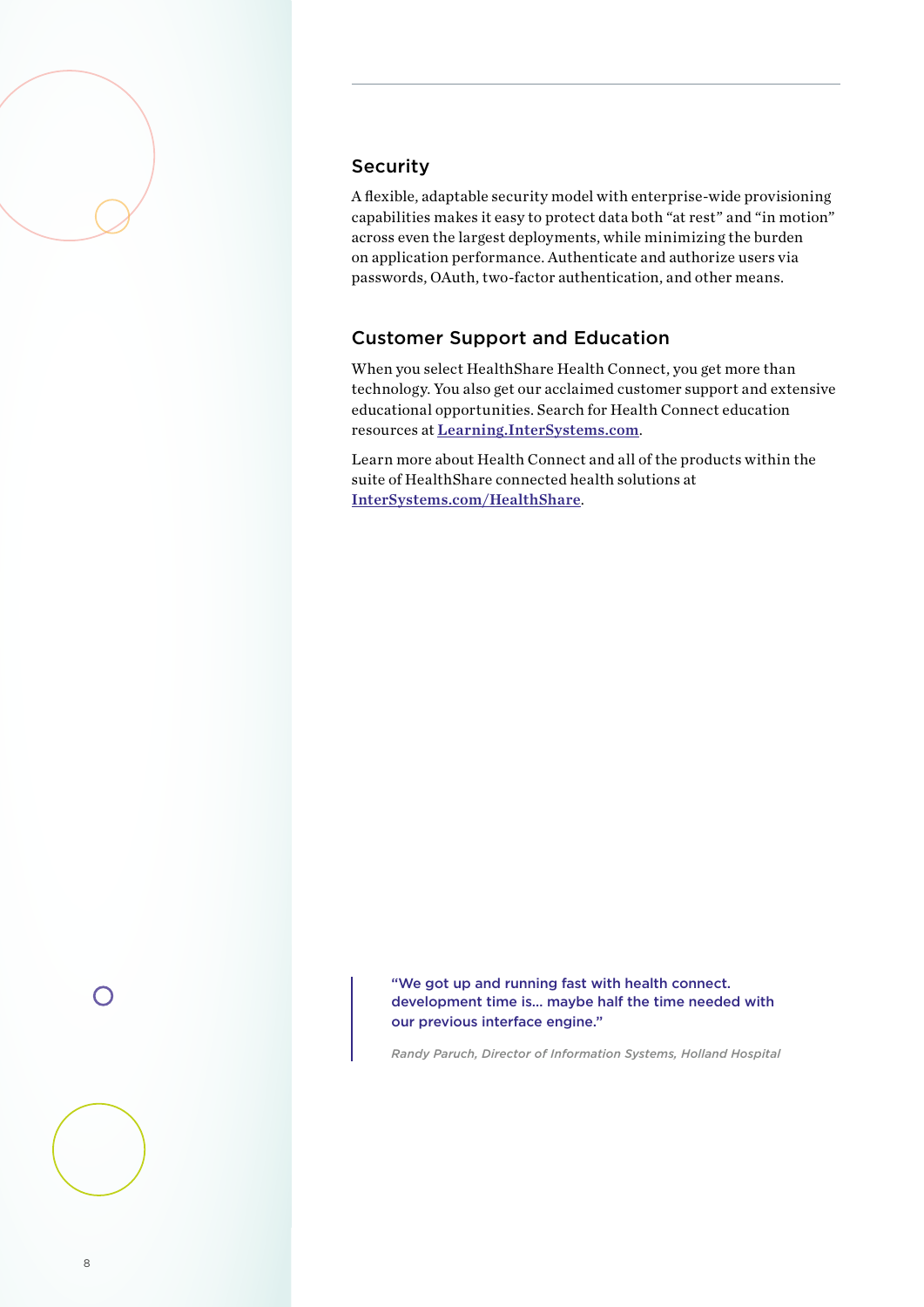

**LEARN MORE ABOUT HEALTHSHARE HEALTH CONNECT AND ALL OF THE PRODUCTS WITHIN THE HEALTHSHARE FAMILY AT INTERSYSTEMS.COM/ HEALTHSHARE.**

 $\overline{O}$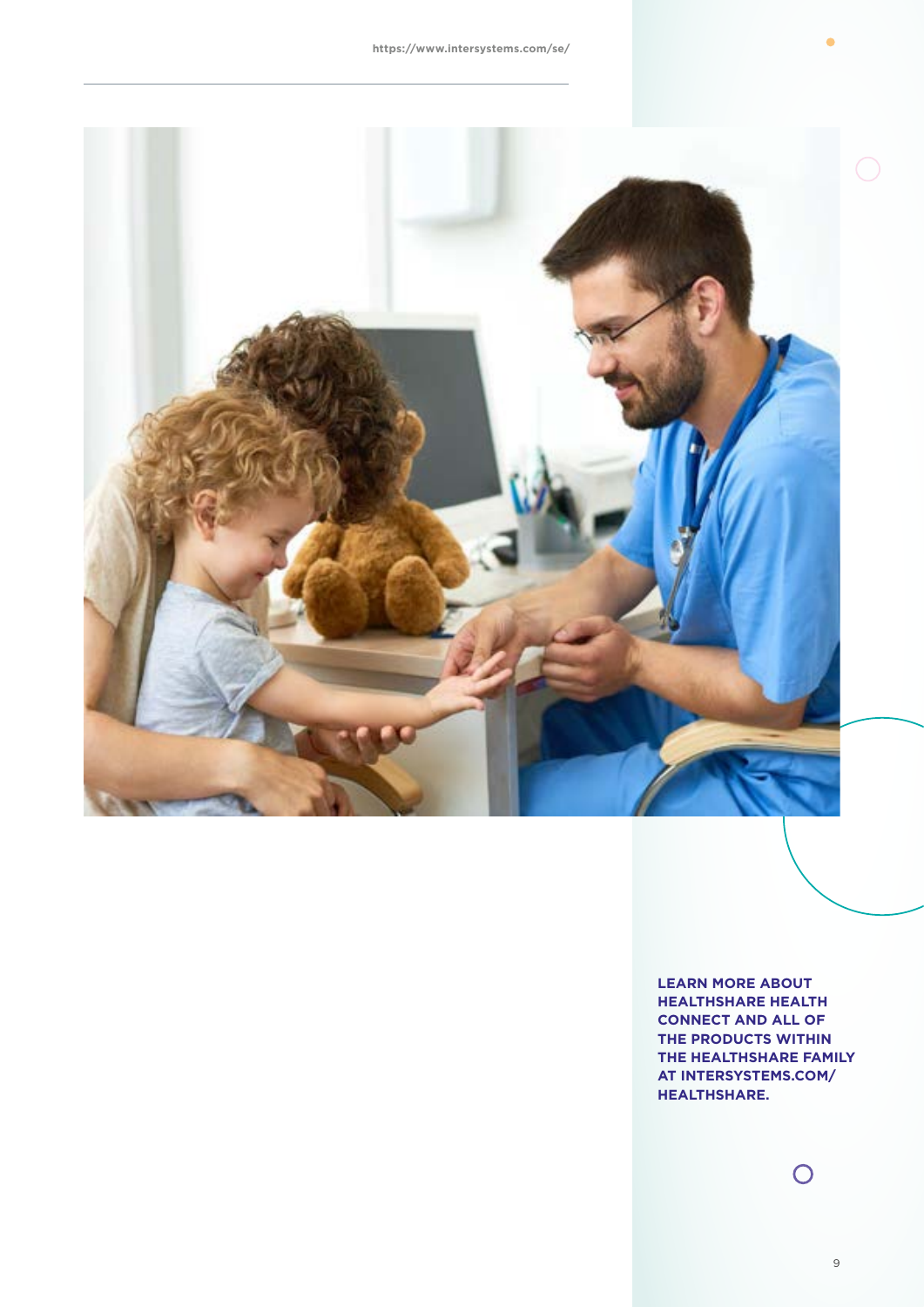

# **HealthShare Unified Care Record**

# **The Foundation for Collaborative Care, Innovation, and Transformation**

The health and wellness ecosystem is diverse, with care delivered across a wide range of organizations, geographies, and disciplines. Similarly, the information this ecosystem creates and consumes is diverse, dispersed, and dynamic. A unified care record providing a current and complete view of all the data – clinical, social, and financial – is key to improving patient care and fostering innovation.

# Breaking Down the Boundaries of Care

**InterSystems HealthShare Unified Care Record** helps providers, payers, consumers, social care and wellness services, researchers, and solution developers overcome the challenges of decentralized data by creating a shared, comprehensive, and unified care record. HealthShare delivers relevant data from the unified record into clinical and business workflows, communicates across your application and business ecosystem, and facilitates timely action through real-time notifications.

HealthShare data is aggregated, normalized and deduplicated so all of it, regardless of source, is stored in a single, consistent format. This data can power analytics applications, HL7 FHIR® applications (including FHIR R4), and artificial intelligence for knowledge discovery. Because it is updated in near real-time, you can be confident you're always working with the latest information.



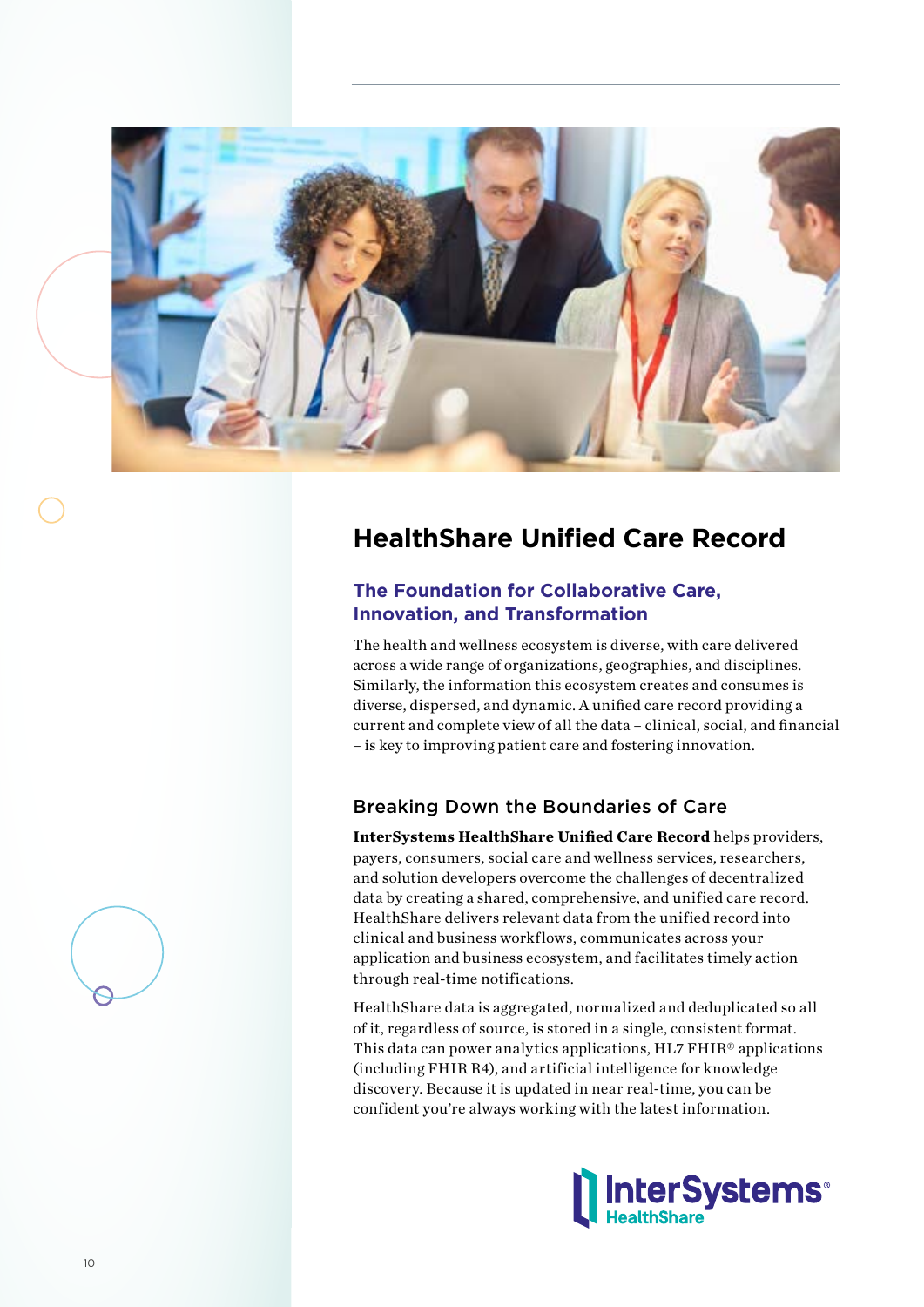HealthShare extends and enhances the software investments you've already made. And it is a strong foundation for pursuing new business relationships and integrated care models with confidence. Additional use cases include:

- Connecting to and integrating data from national health data exchange networks, including CommonWell and Carequality
- Coordinating and optimizing team-based community care delivery for individuals and populations
- Ensuring continuity as you modernize your IT infrastructure by archiving legacy clinical data in your unified care record
- Seeing performance trends in time to make the course corrections essential for success in value-based care
- Investing limited resources cost effectively using business intelligence to identify population cohorts at highest risk
- Uniting claims and clinical data with information about social determinants of health to optimize care management and population health initiatives
- Making it easier for a patient to view coverage and explanation of benefit information by mapping clinical data to USCDI v1 and claims data to CARIN implementation guide specifications
- Using aggregated, clean data for process redesign or clinical research
- Innovative uses of aggregated, clean data in process redesign, or for clinical research
- Serving up data for connected FHIR-based applications, including FHIR R4
- Meeting CMS rule 9115-F requirements with a patient access API built on the CARIN and US Core Implementation Guide
- Payer-to-Payer Data Exchange, including support for PDex Implementation Guide

## Key Features

### **Unified Care Record**

HealthShare includes a comprehensive and extensible health data model and data normalization technology for unifying all information relevant to each person, regardless of its source or format. This includes patient-generated data, clinical content, claims, and social determinants of health. In many cases, the unified care record is integrated directly into the electronic medical record systems used by clinicians.

### **Clinical Viewer**

Equally accessible from desktop and mobile devices, the HealthShare Clinical Viewer delivers a longitudinal representation of the patient/



**CLINICAL VIEWER PRESENTS JUST THE INFORMATION YOU NEED FROM THE UNIFIED CARE RECORD. WHEREVER YOU NEED IT.**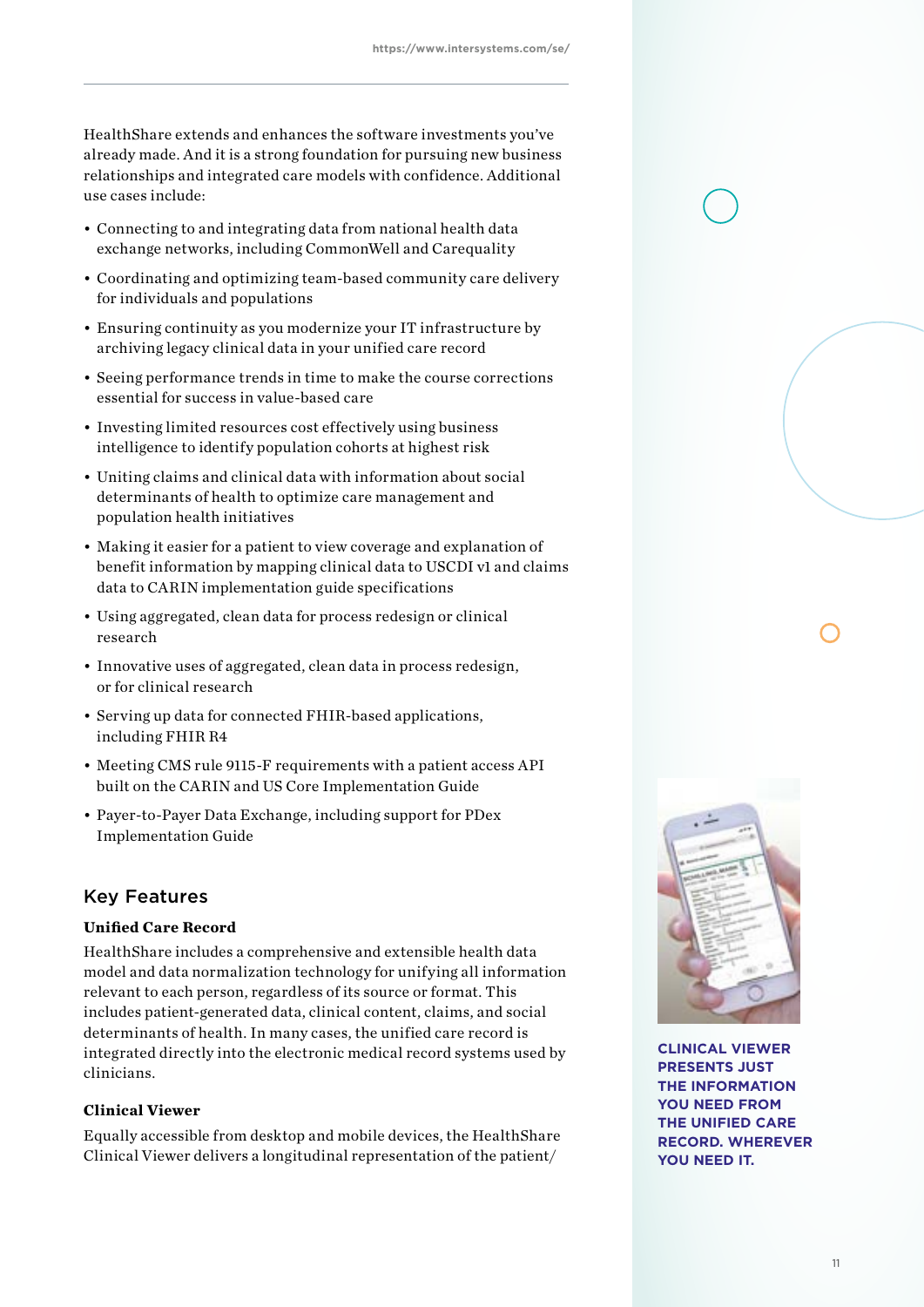**INFORMATION IS AT ITS "MOST POWERFUL WITH THE MOST VULNERABLE PATIENTS – THOSE WITH MULTIPLE CONDITIONS SEEING MULTIPLE PROVIDERS – FOR WHOM A TIMELY INSIGHT MAY BE THE DIFFERENCE BETWEEN, FOR EXAMPLE, A HOSPITAL ADMISSION OR A JAIL STAY."**

*Claudia Williams, CEO, Manifest MedEx.*



member record. Beyond what may be available in the EMR, clinicians, care managers, care coordinators, case managers and other members of the team can use the Clinical Viewer to get the information they need. Upon a patient or member lookup, quick summaries bring the most relevant information together on one screen, and a single click provides details on history, conditions, allergies, medications, labs, vital signs, social determinants, claims, and more. Component-level grouping (e.g. medications by name, documents by encounter type) and date range filter features allow care organizations to meet niche use cases without having to create custom code.

HealthShare "Clinigraphics" in the Clinical Viewer provide condition summaries that display relevant labs, vitals, medications, and related conditions all in one place to enhance the decision-making process.

### **Managed Connections**

HealthShare Managed Connections is available for customers who do not want to purchase, operate, secure, and maintain the system infrastructure themselves. It serves as a one-stop hub for connectivity and data exchange with many organizations and different healthcare information systems.

HealthShare Managed Connections provides a single connection to national federated networks such as CommonWell and Carequality. And it provides safe, secure connections to other data providers as they become partners in HealthShare Managed Connections. InterSystems also offers its customers on-demand connections to organizations not connected to the HealthShare Managed Connections hub.

### **Single-Sign On**

To minimize the cognitive burden on clinicians, HealthShare includes support for single-sign on between an EMR and the Clinical Viewer. With minimal configuration, administrators can add a link in the EMR which takes clinicians to the Clinical Viewer without requiring a second log in. This saves clinicians the time and trouble of having to remember another set of credentials.

### **Messaging and Event Notifications**

HealthShare supports coordinated care across the entire care team, including consumers, with secure messaging and automated notifications. Care managers can subscribe to alerts on their members for events such as Emergency Department visits, abnormal lab results, gaps in care, and missed appointments. These notifications help avoid costly adverse events and align care teams and patients around desired outcomes.

1 HealthShare Managed Connections is available in the United States only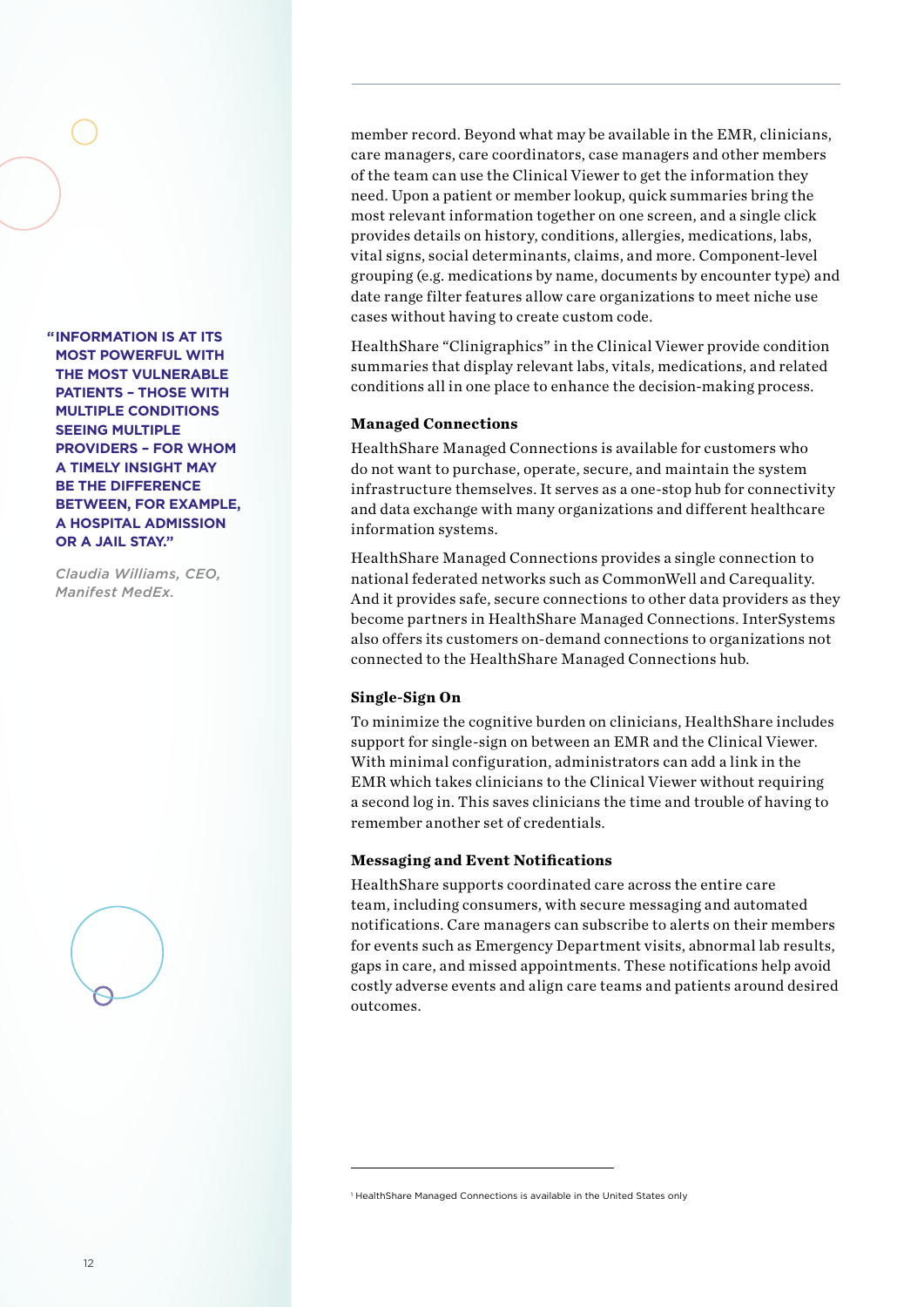### **Social Determinants of Health**

HealthShare makes it easier to communicate a complete picture of the individual across the health and social care community. It can store, analyze, and share non-clinical factors affecting the overall health of a patient, such as living situation, healthy food availability, or access to transportation.

### **Advanced FHIR Capabilities**

HealthShare continues our longstanding healthcare interoperability leadership with concurrent support for FHIR R4, the latest version, and the previous version, STU3. Our FHIR support includes:

- Representing all of your data as FHIR resources, and using our FHIR Server to simplify data sharing with devices and applications
- Mapping between older data formats and FHIR to help you increase the value of legacy systems
- A graphical user interface that allows you to map your data model customizations to FHIR extensions

In addition to FHIR, HealthShare supports all the major national and international interoperability standards, including HL7 V2 and multiple CDA formats, that are used by your data sources.

### **Performance and Scale**

HealthShare has become the leading solution for aggregating and sharing health information at any scale because it delivers on its promises. Data quality, system management, analytics, and operational reporting tools help you track and manage usage across facilities.

### **Management**

HealthShare's Management Portal helps you monitor business processes and keep the system running smoothly. It includes dashboards for operations and data quality, as well as tools for managing and configuring patient consent, data filtering, and more. The Management Portal can be quickly accessed via single sign-on based on OAUTH2/OpenID Connect, resulting in secure, centralized management, less password fatigue, and fewer forgotten passwords.

13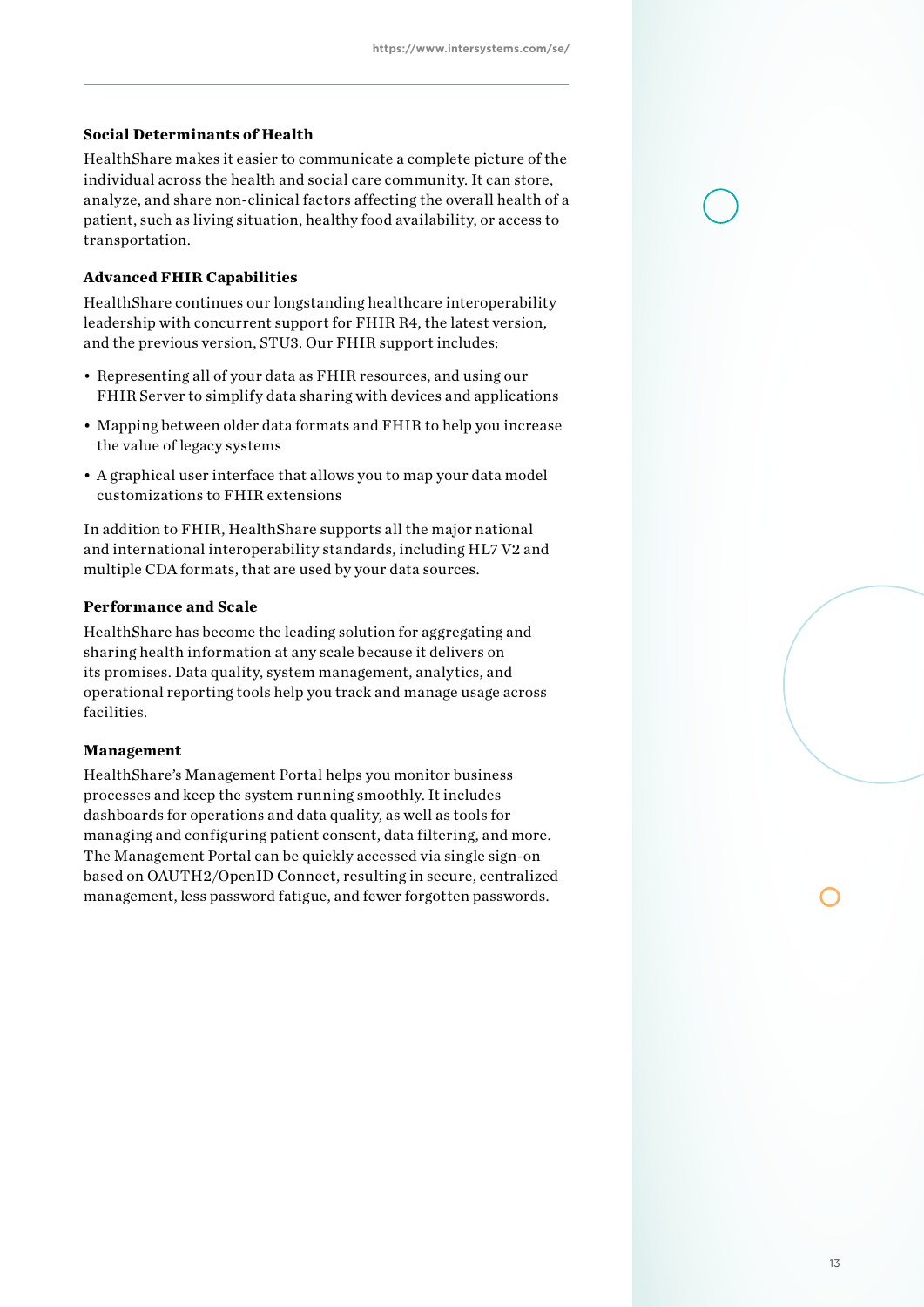### More than a Service

HealthShare Unified Care Record is the foundation of the HealthShare suite of connected health solutions. Delivered as a managed service offering, it can operate as the data aggregator for machine learning or your own solutions built on InterSystems IRIS for Health. It can be combined with HealthShare Health Insight, HealthShare Patient Index, HealthShare Care Community, HealthShare Provider Directory, or HealthShare Personal Community to advance your digital transformation strategy.

### **InterSystems Managed Services**

InterSystems designs, operates, and maintains Managed Services in independent environments for each client. We eliminate the burden of purchasing and managing the infrastructure required for highly available solutions. All Managed Services include:

- Selected InterSystems product functionality
- All data center resources, including hardware and network capacity, needed to run the solution
- Ongoing maintenance of all solution components
- Customer-specific configuration and implementation services to bring the solution live, including building connections
- 24/7 support for the solution including real-time monitoring
- Seamless upgrades
- Sophisticated security and data protection programs

### **InterSystems Managed Operations**

InterSystems operates geographically dispersed data centers for resiliency, with experienced staff managing infrastructure, security, and performance on a 24/7 basis. Managed operations include hosting, automated monitoring and alerting, ongoing maintenance, and monthly operational reports.

### Customer Support and Education

When you select HealthShare, you get more than technology. You also get our acclaimed customer support and extensive educational opportunities. Search for HealthShare education resources at Learning.InterSystems.com.

Learn more about HealthShare and its family of products at InterSystems.com/HealthShare.

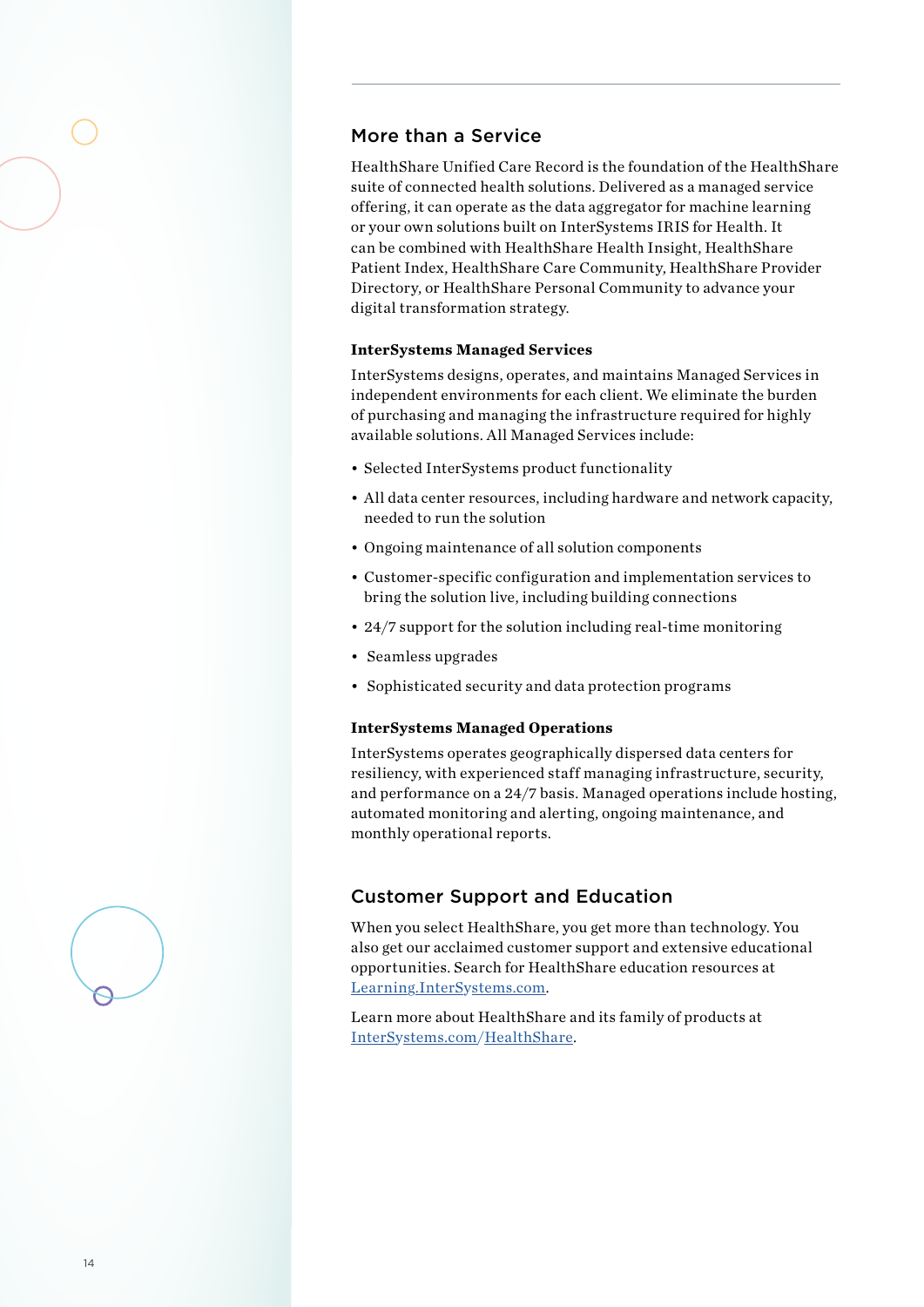

"When it comes to getting to the outcomes that we are hoping for, we have been successful there. We have been able to connect our network together and establish a central repository of clinical information. we also have a relatively straightforward manner of pulling out information to place into payer reports for gaps in care. We have been able to transform documents from one EMR into a standard format that our EMR system can consume."

*Director quoted in KLAS Research, April 2020*

**LEARN MORE ABOUT HEALTHSHARE UNIFIED CARE RECORD AND ALL OF THE PRODUCTS WITHIN THE HEALTHSHARE FAMILY AT INTERSYSTEMS.COM/ HEALTHSHARE.**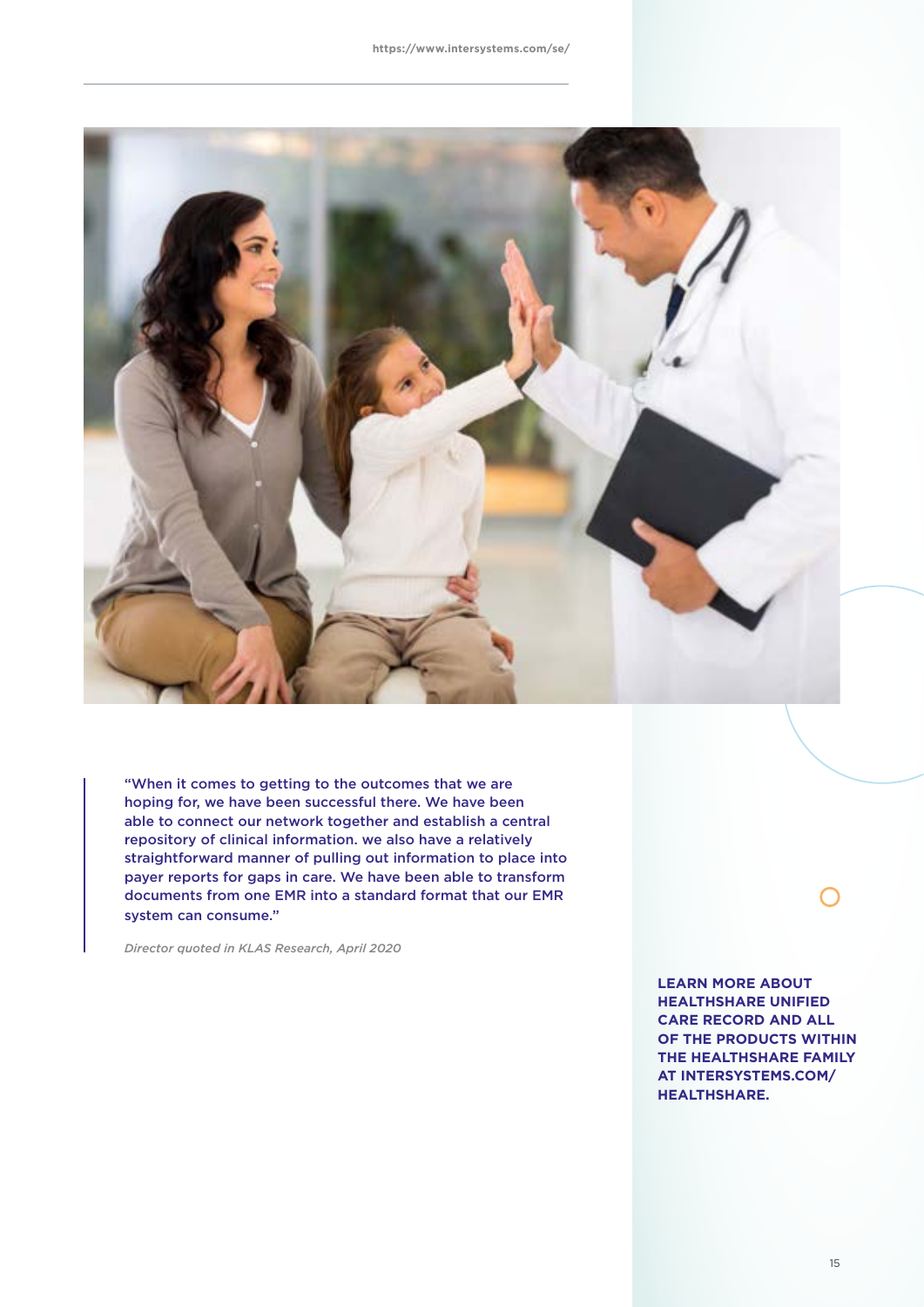

# **HealthShare Health Insight**

# **Unlock the Value of Unified Health Information**

**InterSystems HealthShare Health Insight** gives you real-time actionable insights for care, and in-depth retrospective analysis for clinical, business, and population health management. HealthShare Health Insight is the analytics companion to our HealthShare Unified Care Record software. When you combine the Unified Care Record's extensible, longitudinal patient information with the capabilities of Health Insight, you can:

- Automatically identify patients for community-wide care management, registries, and population health management
- Create clinical and business dashboards
- Highlight gaps in care with event and time-based notifications to clinicians and care managers
- Monitor performance over time for process improvement and quality measurement

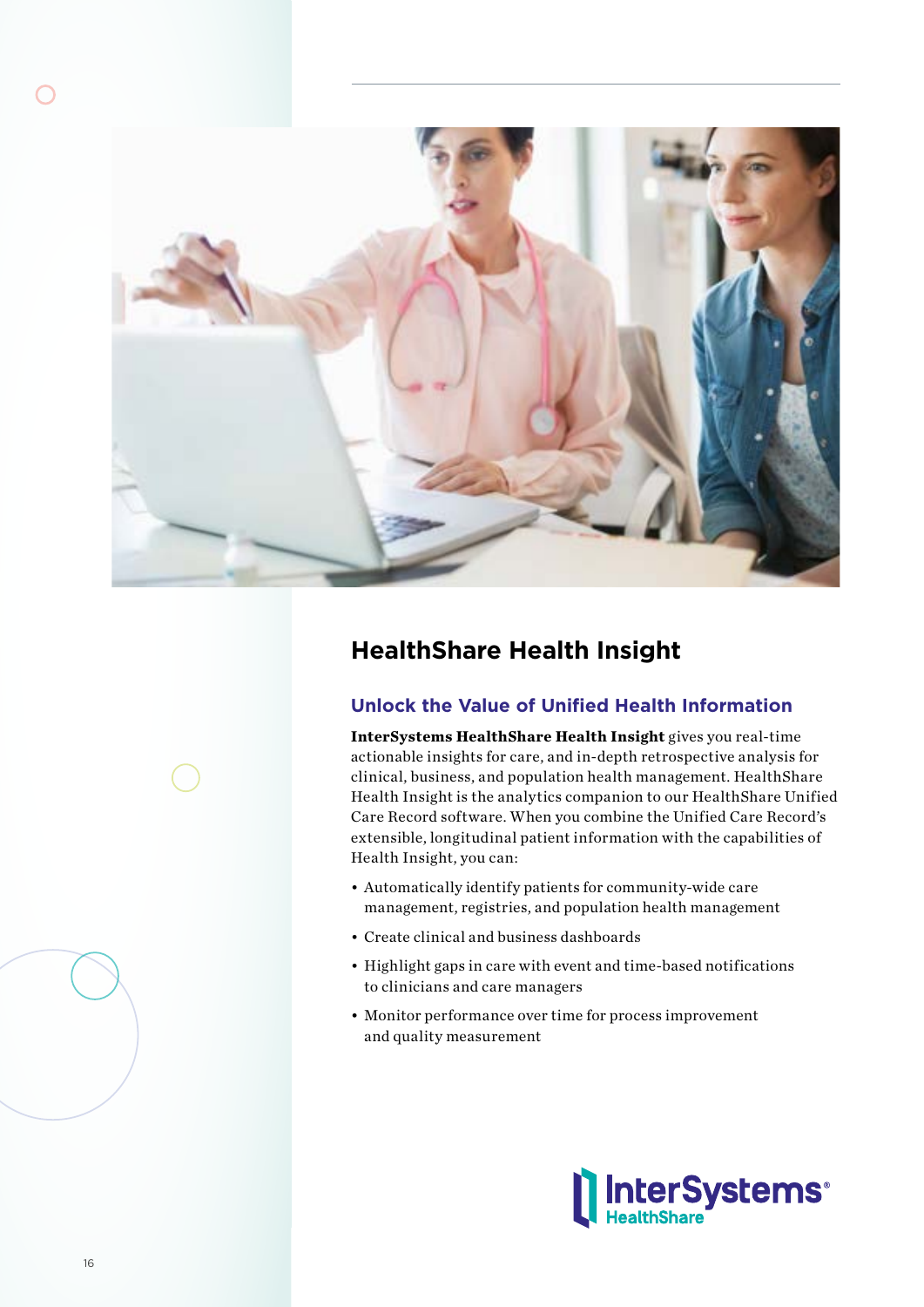Part of the comprehensive HealthShare Analytics Solution, Health Insight contributes to your *smart healthcare data fabric* with a curated, patient-level healthcare data model and a real-time rules engine to support advanced clinical notifications.

## Key Features

### **Healthcare Data Model Designed for Analytics**

At the heart of Health Insight is a curated healthcare data model that makes HealthShare data available for use by report writers, analysts, and data scientists. This patient-centric data model spans multiple domains including, but not limited to clinical, claims, and social determinants, and can be expanded to revenue cycle management. As you extend the information in your unified care record, the healthcare data model extends your analytics capabilities to match.

### **Data Quality Management**

High quality decisions require high quality data. So, Health Insight tracks and exposes the sources of the data it contains, including information such as the sending facility and coding standards in use. This helps ensure provenance is known, can be vetted, and can be trusted. When relevant data in the Unified Care Record changes, and is propagated to Health Insight, consistency checking monitors these and other trends over time so you can explore and continually improve data quality.

#### **Dynamic Intelligence for Actionable Insight**

With a single lab result, missed appointment, or emergency room visit, an individual can move from one population cohort to another. Health Insight monitors your data pipeline from across your health and care ecosystem to identify relevant events, or the absence of events, and then dynamically updates the patient cohorts of interest to your team. Dynamic cohorts can be included in clinical and business workflows to optimize decision making and care by:

- Clinicians and care managers, who can subscribe to notifications for Emergency Department admissions, abnormal lab results, and other clinical events.
- Quality managers, who can subscribe to notifications based on performance over time, or missing events, to identify gaps in care or changes to calculated risk scores.
- Population health managers, who can leverage dynamic cohorts to focus resources on the most vulnerable members of a population.

With actionable insight delivered into your workflow at the point of decision – EHR, dashboard, or wherever you spend your workday – Health Insight's dynamic cohorts help to close the loop on information management.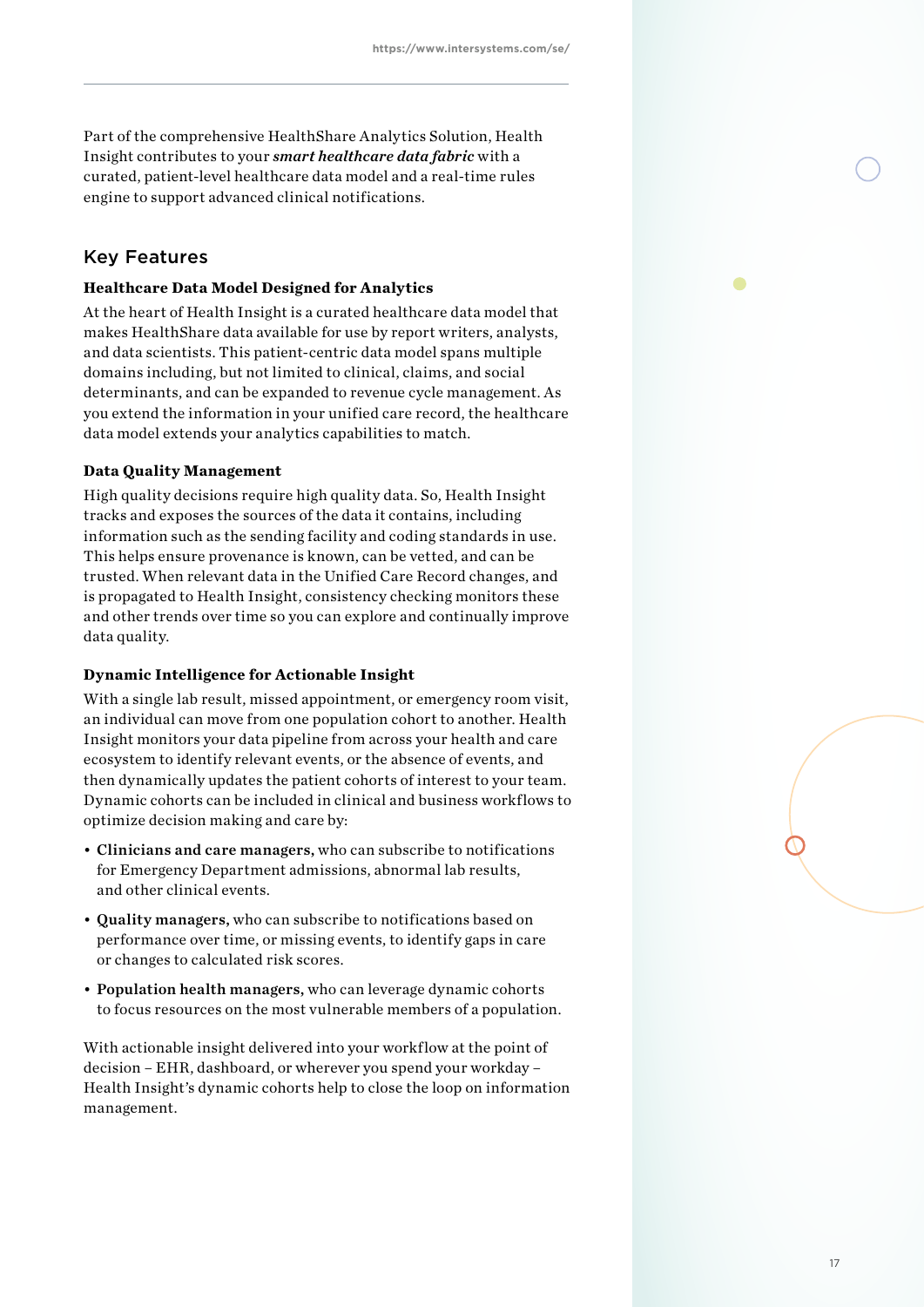#### **Built-In Dashboard and Reporting Capabilities**

Health Insight includes a set of OLAP cubes to support end-user dashboards. Drag and drop analysis capabilities enable non-technical users to examine the data at any level, performing complex queries with ease. Health Insight dashboards display live business metrics. Sample dashboards and templates minimize the time and effort to create your own syndromic surveillance, performance measurement, or business management reporting.

### **Connected to Your Entire Analytics Architecture**

Health Insight becomes even more valuable when paired with InterSystems IRIS Adaptive Analytics to democratize efficient data access across your entire organization. Adaptive Analytics lets nontechnical users create purpose-built OLAP cubes from your populated healthcare data model for analysis and visualization through their business intelligence tool of choice, such as Microsoft Excel, Power BI, or Tableau. The Adaptive Analytics *universal semantic layer* and data virtualization allow data stewards to make data accessible to users without the need to expose complex data structures, tables, or relationships. At the same time, data scientists can easily leverage machine learning tools and environments such as *InterSystems Integrated ML, DataRobot,* and H2O.ai. The InterSystems IRIS Adaptive Analytics extension allows users to work directly within source tables.

### Flexible Deployment Options

On premises, cloud, or managed service deployment options provide flexibility for customers while InterSystems ensures that all options meet the highest standards for reliability, performance, security, and customer support. InterSystems Managed Services enables you to leverage everything HealthShare Health Insight has to offer without having to purchase, install, or maintain the infrastructure.

"Health Insight allows us to provide highly customized alerts and specific customized paneling for our clients, and we see this as something that is going to be really huge for us and beneficial to our participants as a partner in their success. The ability to refine and focus alerting to specific patients will advance services and resource allocation across the care continuum."

*Nick VanDuyne, Executive Director, NY Care information Gateway*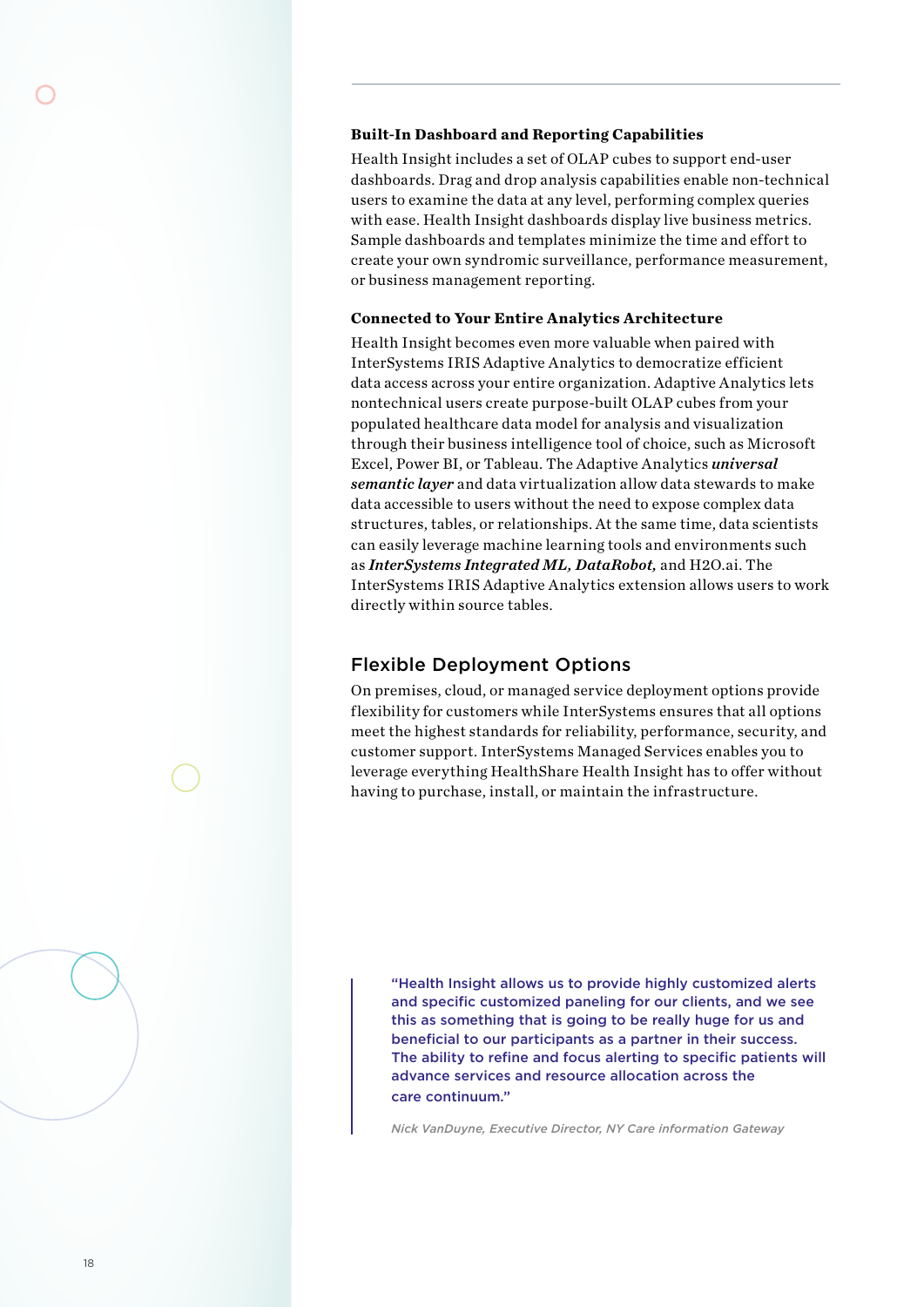# Analyze and Act on Aggregated Data with Confidence

Becoming a data-driven organization requires reliable, quality data and trustworthy analytics. InterSystems helps you with both. No other company knows the acquisition and curation of health data as well as InterSystems. Currently, over 1 billion health records worldwide are managed using our technology. HealthShare Health Insight is part of our comprehensive HealthShare Analytics Solution, which leverages over 40 years of InterSystems interoperability, data management, and data harmonization expertise to simplify the process of getting critical insights from your data. Insights that patients, providers, administrators, and payers can trust.

# To Learn More

Visit InterSystems.com/healthinsight. To find contact information for your local InterSystems office, visit InterSystems.com/offices.

> **LEARN MORE ABOUT HEALTHSHARE HEALTH INSIGHT AND ALL OF THE PRODUCTS WITHIN THE HEALTHSHARE FAMILY AT INTERSYSTEMS.COM/ HEALTHSHARE.**

 $\bullet$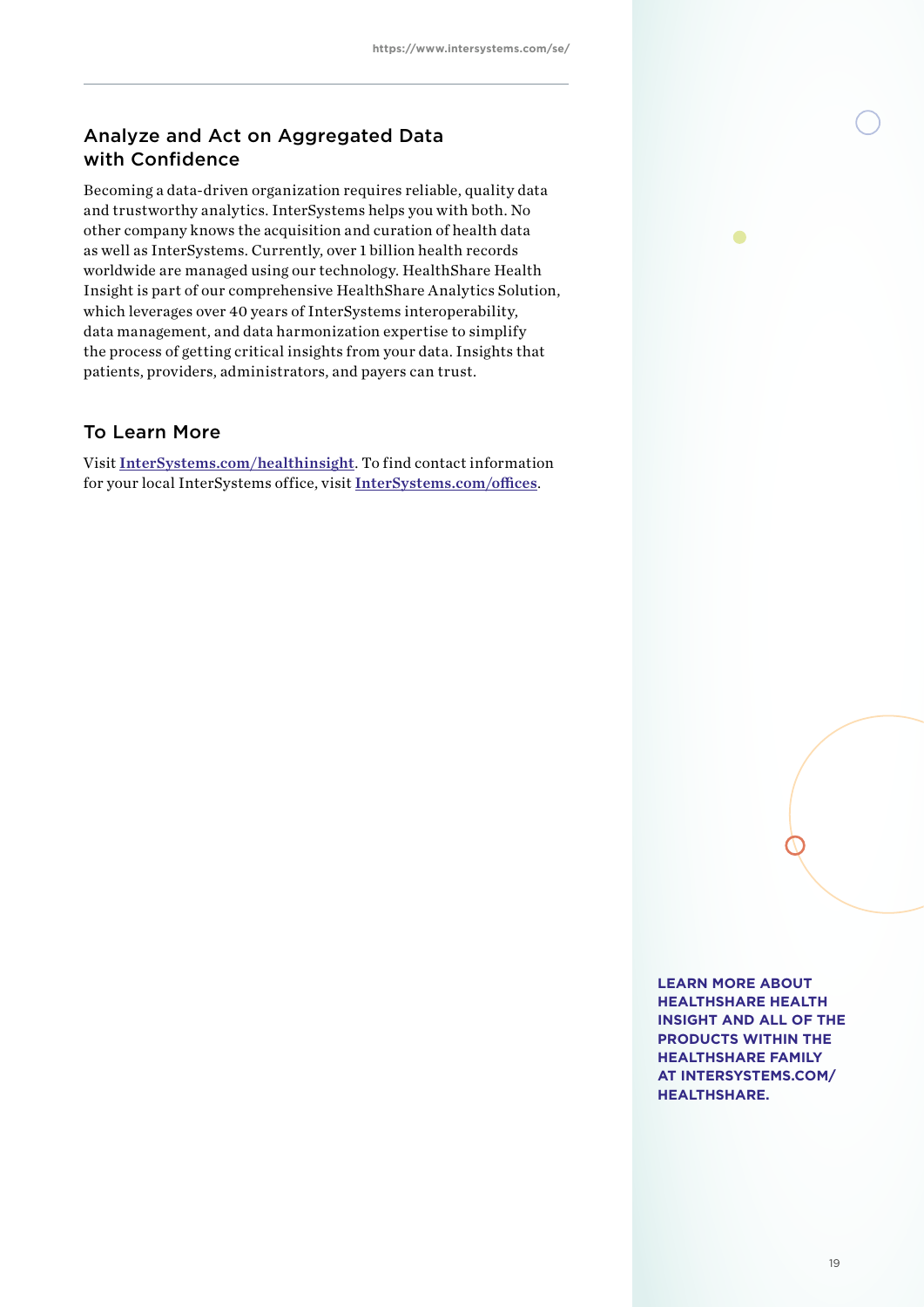

# **HealthShare Personal Community**

# **A Comprehensive, Multi-EMR, Patient Portal**

Unlike electronic medical record (EMR)-specific patient portals, **InterSystems HealthShare Personal Community** is central to a community-wide patient engagement strategy. For its data source, Personal Community relies on InterSystems HealthShare Unified Care Record to aggregate information from multiple EMRs, wearables, claims, and other sources into a single, unified care record. This is the same care record used by clinicians, but with a user interface designed for patients.

Regardless of how many data sources you have, patients and their designees can access their health information securely with a single, simple user interface on their device of choice. Use cases for Personal Community include:

- Meeting patient expectations for consumer-level access to health information
- Engaging patients in their own or a family member's care to improve patient satisfaction and awareness

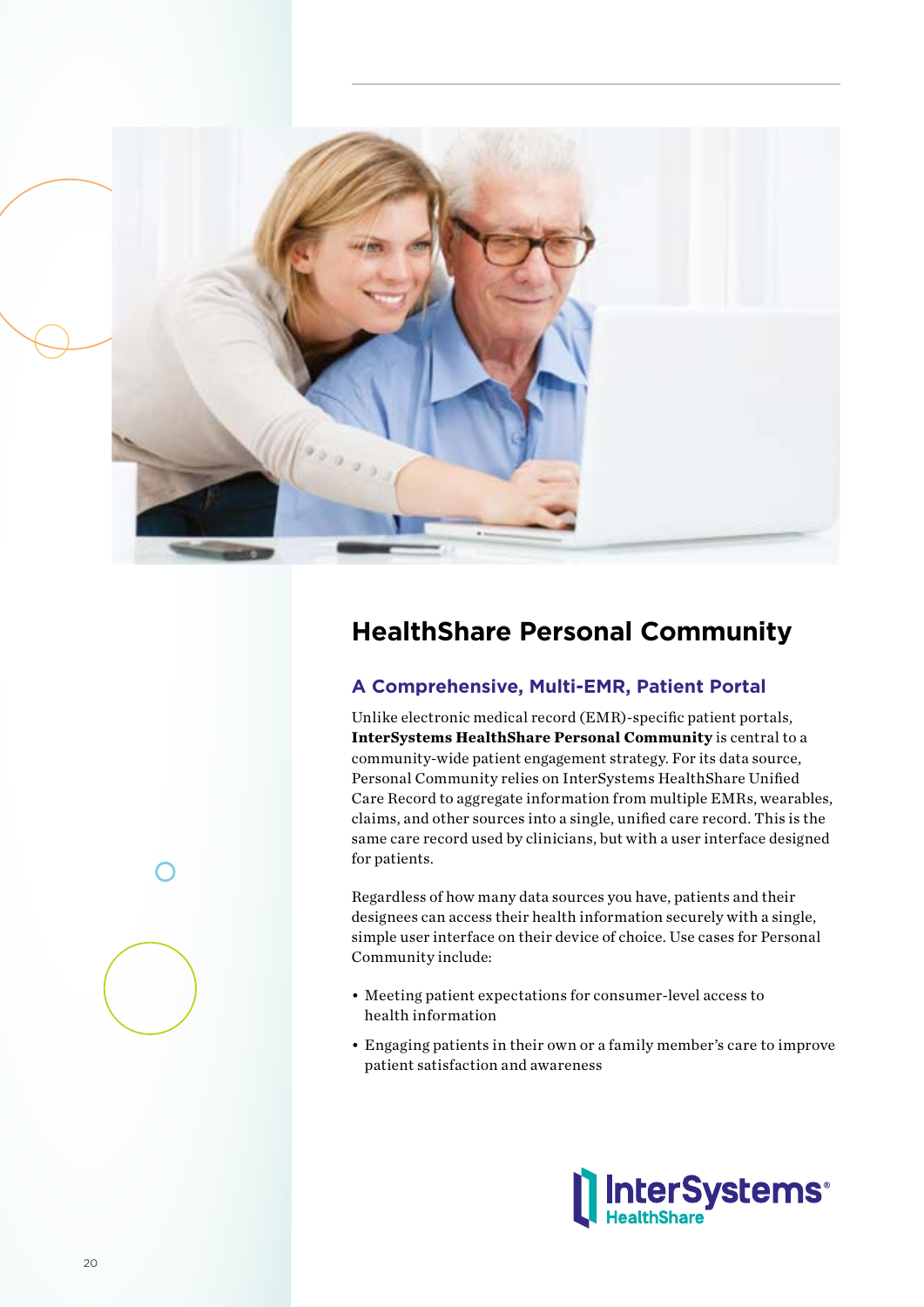- Achieving and demonstrating relevant Meaningful Use criteria
- Unifying multiple patient portals into one for a better patient experience (after a merger or acquisition, for example, or when patients are seen by several non-networked providers)
- Improving workflow for staff via patient self-service options
- Empowering patients and families with all the information they need for better care decisions and outcomes

## The Value of Engagement

Research shows that engaged and activated patients have higher levels of satisfaction and use fewer resources. Patients who understand their conditions and treatment options make better healthcare decisions and patient record review leads to safer care and improved record quality. Patients and their designees can use any web browser, on any device, to:

- Review, download, and manage care records
- Upload data from home or personal medical devices
- Schedule appointments
- Complete forms for the care team
- Receive alerts and notifications
- Learn about conditions and adopting healthier behaviors
- Securely interact with care providers
- Link to external systems to view and pay bills
- Access 3rd party SMART on FHIR apps once logged in

# Redefining the Patient Portal to Transform Healthcare in Your Community

Shifting business models, industry consolidation, and constrained resources make a fully engaged patient population essential. Personal Community offers patients and their designees an engaging user interface with a real-time view of all the information available across any number of data providers. The look-and-feel is configurable to support your branding and market identity. You determine what data to present to patients and in what format. You select the appropriate enrollment model for your organization.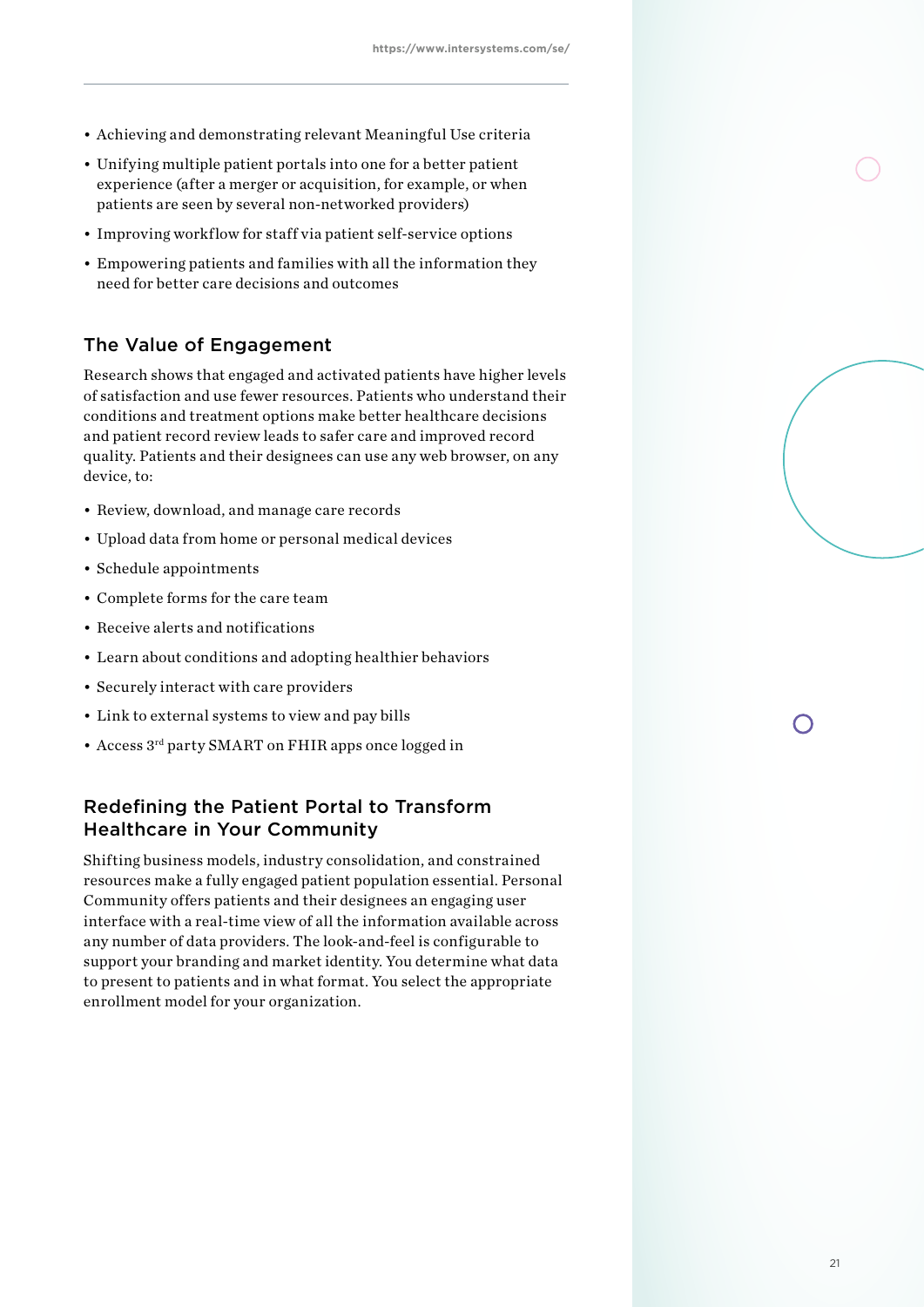

Personal Community is easy to configure, manage, and secure, and includes features that help to engage patients and make care delivery more efficient.

### **User Interface**

A simple user interface enhances usability on any device. This UI accesses the same unified record used by the care team. Patients and their designees can easily view, download, and print care records.

### **Management Workbench**

A workbench, overview dashboard, and robust reporting simplify Personal Community management, including enrollment tracking, designee assignment, adoption metrics, and customization.

#### **Patient-Contributed Information**

The Personal Community My Forms section gives users a single location for form access, completion, and tracking. Data from completed forms and uploaded documents, such as advance directives, can be included in the patient's unified care record for use by care team members and in analytics.

Data from home devices such as pulsometers, scales, and blood oxygen readers can also flow into the unified care record.

#### **Alerts and Notifications**

Personal Community delivers alerts and notifications to the patient's inbox, or to patients and their designees directly, based on data and analytics in the unified care record. With multiple systems tied in to Personal Community, it becomes a single source for alerts and other notifications, helping to reduce the burden and hazards of information overload.

### **Language Support**

Personal Community provides out-of-the-box interface localization and communication in English, French, German, Italian, and Spanish. The product supports customer translations into most other languages, as well.

#### **Security**

Flexible, positive identification during setup makes enrollment more secure for patients and their designees. Enrollment may be handled at the point of care, initiated by a patient, or via an external application such as a registration system. Patients can assign family members or others on their care team as designees who can view their records.

Personal Community does not store data on the patient's device unless a file is downloaded by the patient.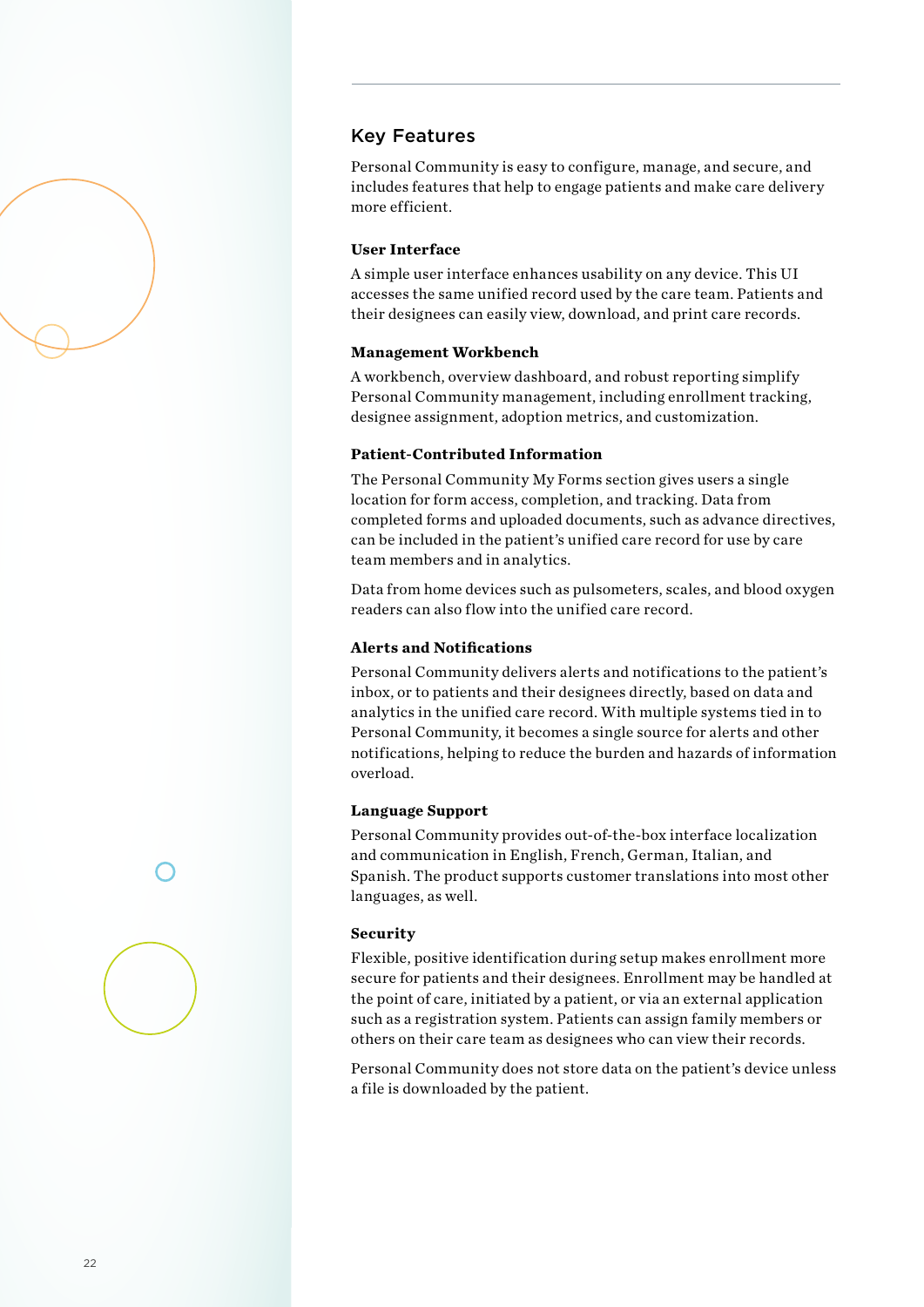### **Centralized User Access**

Personal Community enables you to deliver a centralized sign-in experience for your patients across applications. You can choose to use Personal Community as the patient identity provider, allowing use of credentials generated by Personal Community to sign in to your other approved and trusted applications. Or, you can enable use of your existing authentication system credentials for enrollment and sign-in with Personal Community.

### **Application Programming Interfaces (APIs)**

Personal Community APIs enable trusted external systems (such as an EMR) to interact with it while the user of the EMR or other application continues in their existing workflow. Functions available through APIs include:

- Enrolling patients
- Managing accounts
- Establishing proxy relationships
- Delivering secure messages
- Sending important notifications

### **Personalized Education Content**

Adopters of Personal Community can add local news and events, links to community resources, and relevant patient education materials to the portal, creating a trusted information environment that enhances patient and community relationships with your organization.

### More than a Service

Personal Community is part of the HealthShare suite of connected health solutions and can be delivered as a managed service. Combine Personal Community with HealthShare Unified Care Record, HealthShare Health Insight, HealthShare Patient Index, HealthShare Provider Directory, or HealthShare Care Community to advance your digital transformation strategy.

### Customer Support and Education

When you select Personal Community, you get more than technology. You also get our acclaimed customer support and extensive educational opportunities. Search for Personal Community education resources at Learning.InterSystems.com.

Learn more about Personal Community and all of the products within the HealthShare suite at InterSystems.com/HealthShare.

**LEARN MORE ABOUT HEALTHSHARE PERSONAL COMMUNITY AND ALL OF THE PRODUCTS WITHIN THE HEALTHSHARE FAMILY AT INTERSYSTEMS.COM/ HEALTHSHARE.**

 $\bigcap$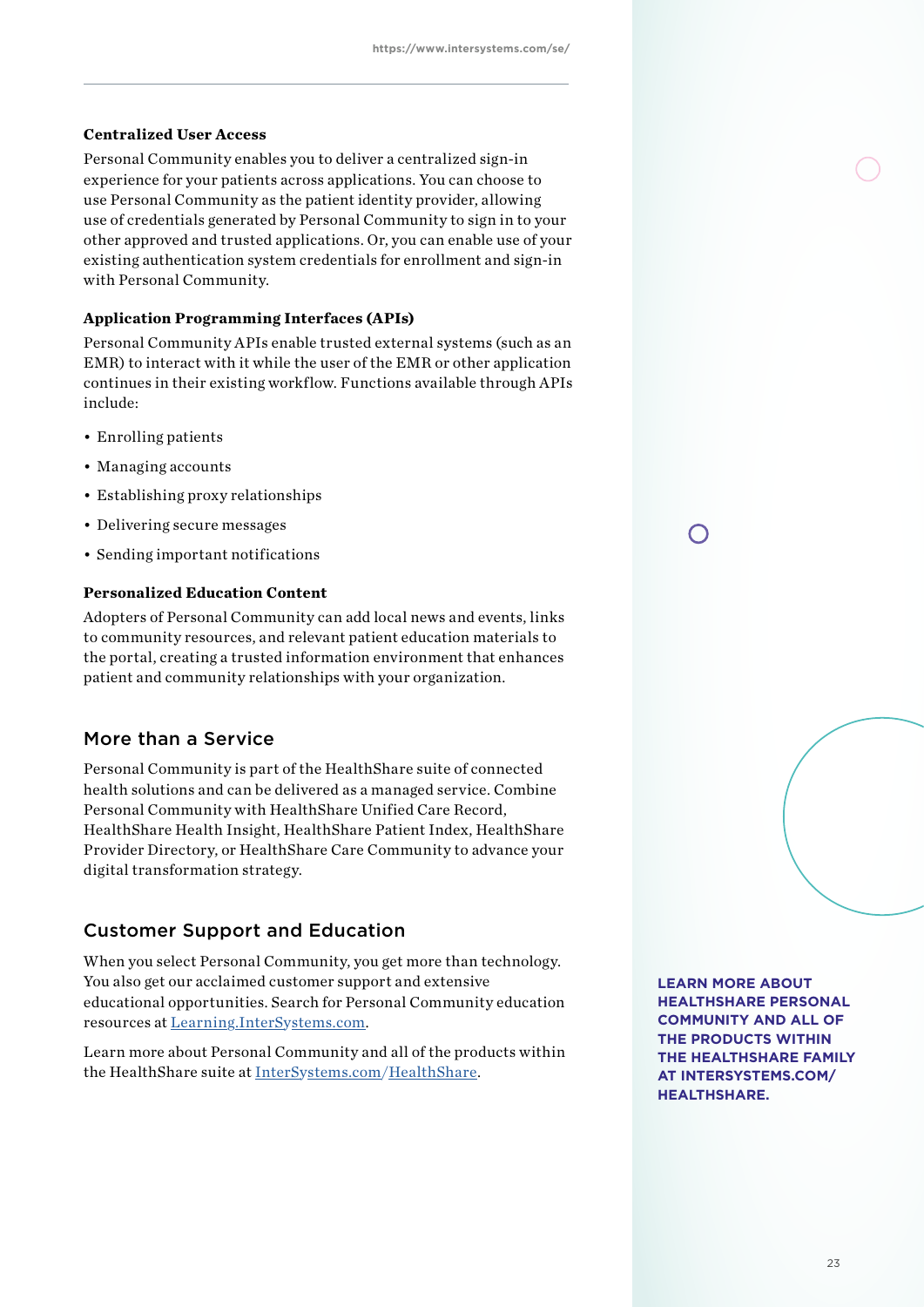

# **HealthShare Patient Index**

# **One Patient, One Unified Care Record**

One patient, one record is the ideal, but it's difficult to achieve. Patients are mobile and may receive care from different organizations in multiple settings. Healthcare organizations use different electronic medical record (EMR) systems, and patient identifiers often vary among them. When healthcare organizations affiliate or merge, multiple identifiers and differences between information systems complicate the process of information consolidation. And duplicate or misidentified records can be an issue even within a single information system. All it takes is a simple clerical error to result in two different, incomplete records for the same patient.

**HealthShare Patient Index** is an enterprise master patient index (EMPI) product that provides an automated and easily integrated solution for creating a "single source of truth" for patient identity and demographic information. Patient Index is pre-configured to work with InterSystems HealthShare Unified Care Record to accelerate the merging of multi-source patient information into a single, accurate, unified care record. Patient Index use cases include:

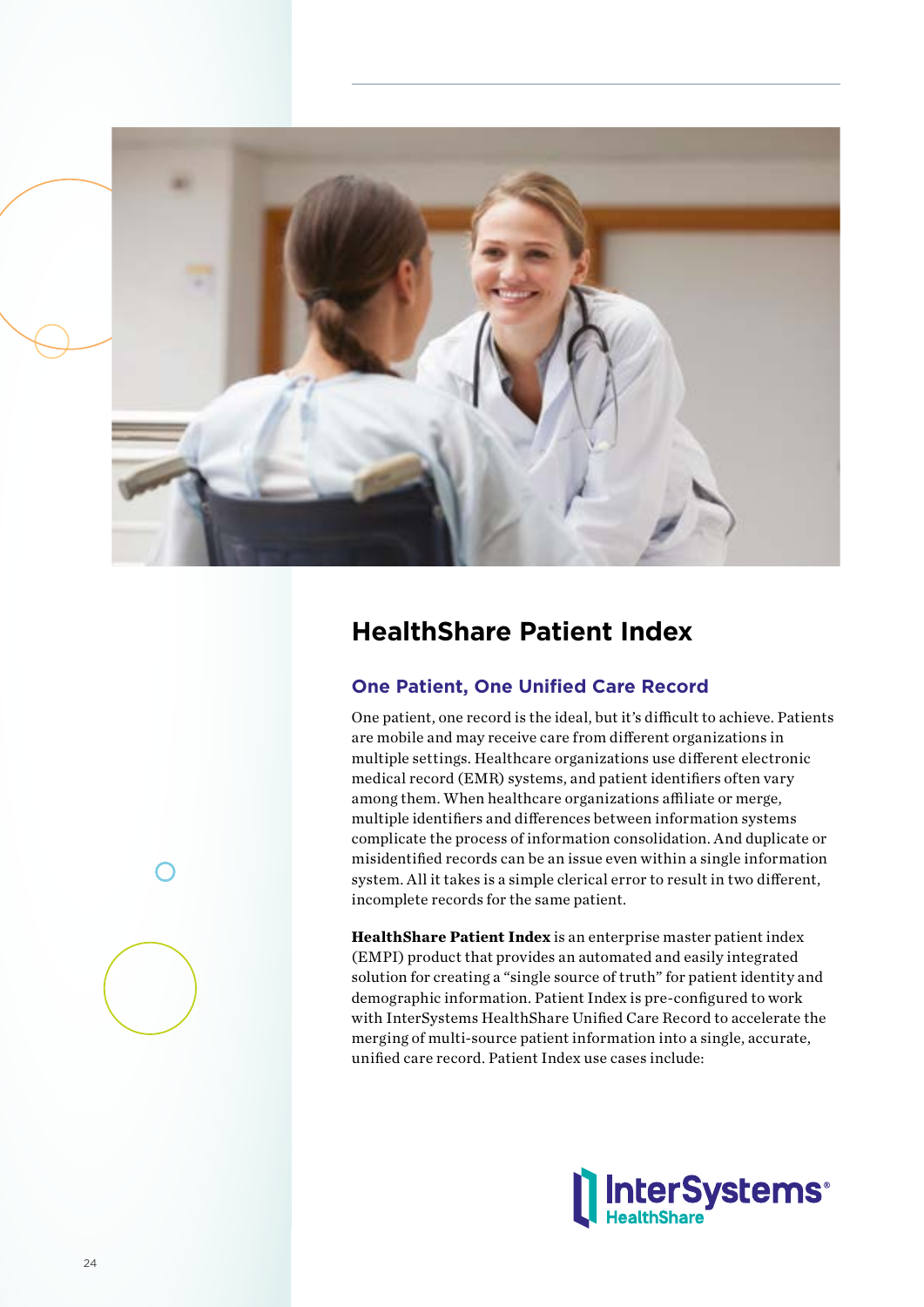- Automatically linking large volumes of records in accordance with your business rules to create a unified care record within a healthcare enterprise, across a health information network, or embedded within another solution
- Recognizing the creation of duplicate records in real time and triggering corrective actions

# Adding Safety and Accuracy to Shared Health Information

A sophisticated matching engine using deterministic and probabilistic logic sits at the center of Patient Index. This set of software algorithms and services provides record matching and automated tuning tools to adjust the algorithms based on your data set.

## Key Features

### **Data Quality Framework**

Data Quality Framework (DQF) is an analysis utility that makes creation of the EMPI faster and more accurate, and the EMPI itself easier to maintain. Using DQF you can determine the cleanliness, or not, of data coming from source systems. With this knowledge you can work with source system managers to improve data quality, or establish routines to clean the data before it reaches your EMPI. DQF includes dashboards that display data-source trends over time and other intelligence, making it easier to catch potential issues early and prevent bad data from entering your EMPI.

### **Dashboards**

Patient Index includes usage and detail dashboards that help you achieve the highest levels of record-matching accuracy. Overview dashboards include information like the number of logins by user and the number of imported patient records. The Linkages detail dashboard provides insight on how records are or are not linking across particular facilities or the entire environment. The Record Summary dashboard tracks usage, including counts and trends of adds, updates, and merges against records over a given time.

#### **Batch Import**

The Batch Import utility is used to bulk-load patient data into the system. This can be useful when on-boarding a new data source, or when migrating a data source from an existing system. Batch Import provides APIs to ingest demographic data into Patient Index and export data from the patient registry.

### **Whole Record Viewer**

To facilitate manual review and validation, the Whole Record Viewer lets you efficiently compare and validate patient identity and demographics across all source records on a single screen.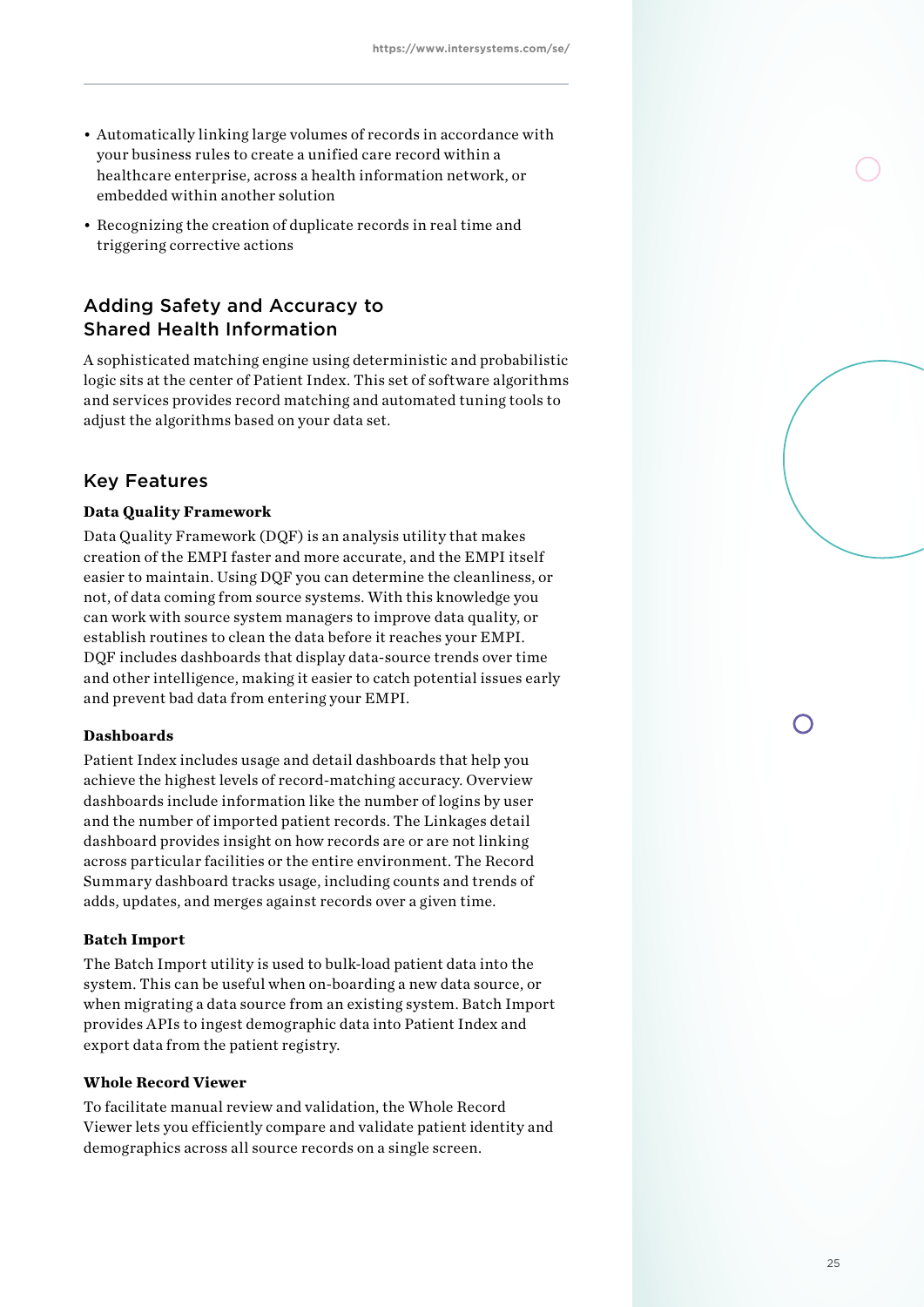#### **Composite Record**

Patient Index automatically determines which records refer to the same individual and creates a single composite demographic record for each patient. When there are slight differences between data sources, the system uses configurable rules to choose the most trusted source. Data that is out of sync or out of date can be highlighted by the system for manual review.

### **Workflow Integration**

Patient Index includes easy-to-use and configurable workflows to manage those cases where manual intervention is required. It also automatically notifies other systems and facilities about important changes to patient information.

### **Record Integrity and Configuration Evaluator**

These utilities help you ensure optimal settings and operation of your EMPI before go-live and after. The utilities run on the live system, and do not need service interruptions to diagnose and repair system configuration or data integrity issues, if they exist.

### **Standards-Based APIs for Connectivity**

Built-in secure and robust support for standards, including HL7 FHIR®, HL7®v2, IHE (PIX, PDQ, PDQm, XCPD), and Web Services, enables you to easily integrate Patient Index with the other applications in your enterprise.

#### **Customized Rules**

A built-in rules engine allows you to create and implement site-specific logic, such as customized patient matching and alerting.

### **Auditing and Security**

A secure, role-based portal manages access to data and utilities. All record updates are audited, as are all decisions to link or unlink patient records.

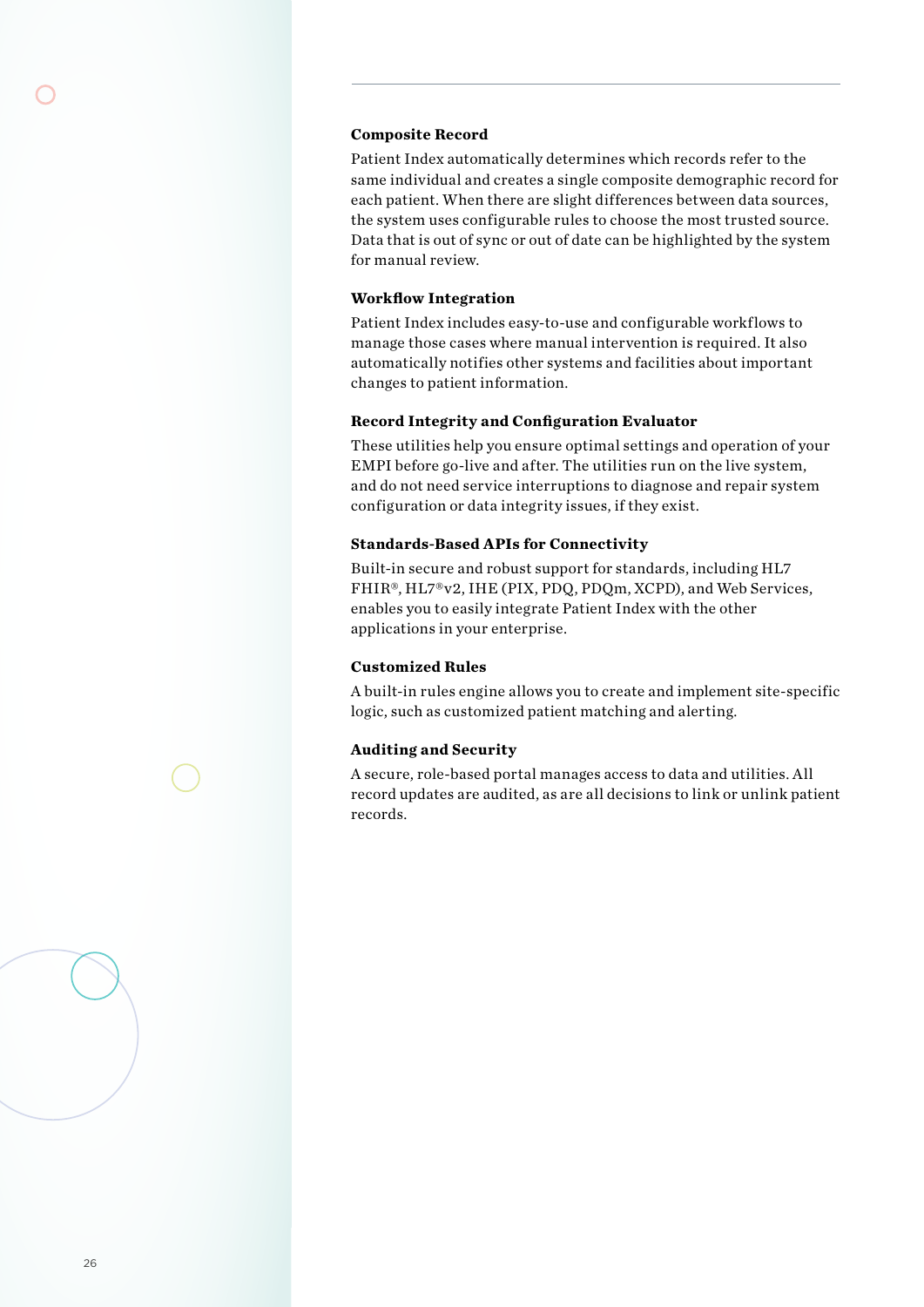# More than a Service

Patient Index is part of the HealthShare suite of connected health solutions, and can be delivered as a managed service. Combine Patient Index with HealthShare Unified Care Record, HealthShare Health Insight, HealthShare Provider Directory, or HealthShare Personal Community to advance your digital transformation strategy.

# Customer Support and Education

When you select Patient Index, you get more than technology. You also get our acclaimed customer support and extensive educational opportunities. Search for Patient Index education resources at Learning.InterSystems.com.

Learn more about Personal Community and all of the products within the HealthShare suite at InterSystems.com/HealthShare.

> **LEARN MORE ABOUT HEALTHSHARE PATIENT INDEX AND ALL OF THE PRODUCTS WITHIN THE HEALTHSHARE FAMILY AT INTERSYSTEMS.COM/ HEALTHSHARE.**

 $\bullet$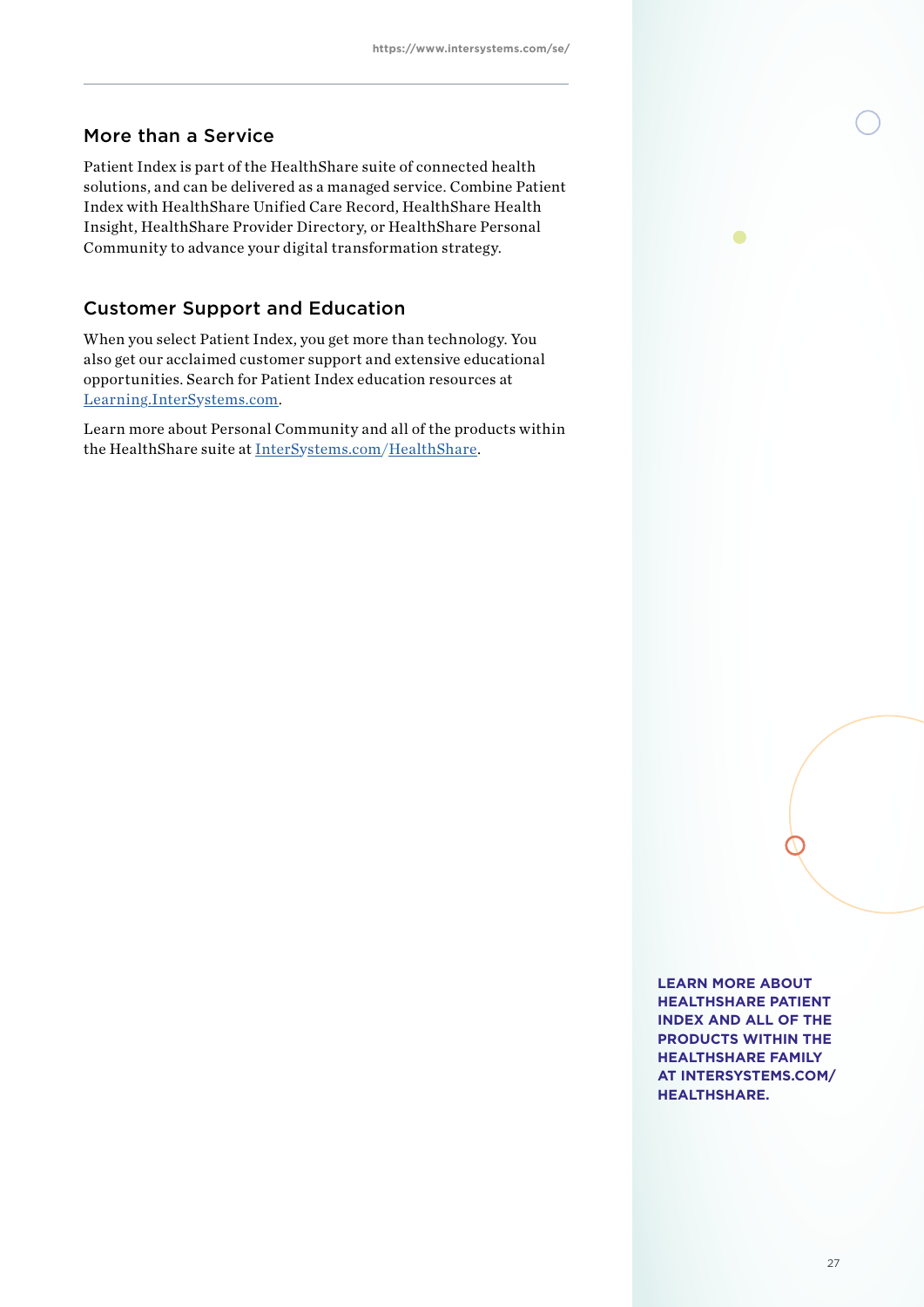

# **HealthShare Care Community**

# **Managing Care in Distributed Healthcare Systems**

Coordinating, delivering, and managing care in a fragmented healthcare system is tough. So many moving parts and so much information to gather and process from different providers, payers, government agencies, and other organizations. InterSystems is addressing these challenges with **InterSystems HealthShare Care Community** software.

HealthShare Care Community is a solution for care givers, patients, and their families to improve communication, care transitions, and care coordination outside of the hospital setting. The whole care team – from patients and physicians to care managers and home health workers – can create a comprehensive care plan with the benefit of realtime access to the HealthShare Unified Care Record.

Users of HealthShare Care Community can document information relevant to a patient's treatment – such as clinical, demographic, and social determinants from across the care continuum – in a shared care plan. By leveraging this information at the point of care, HealthShare Care Community enables you to focus on the patients most in need, or entire cohorts susceptible to gaps in care.

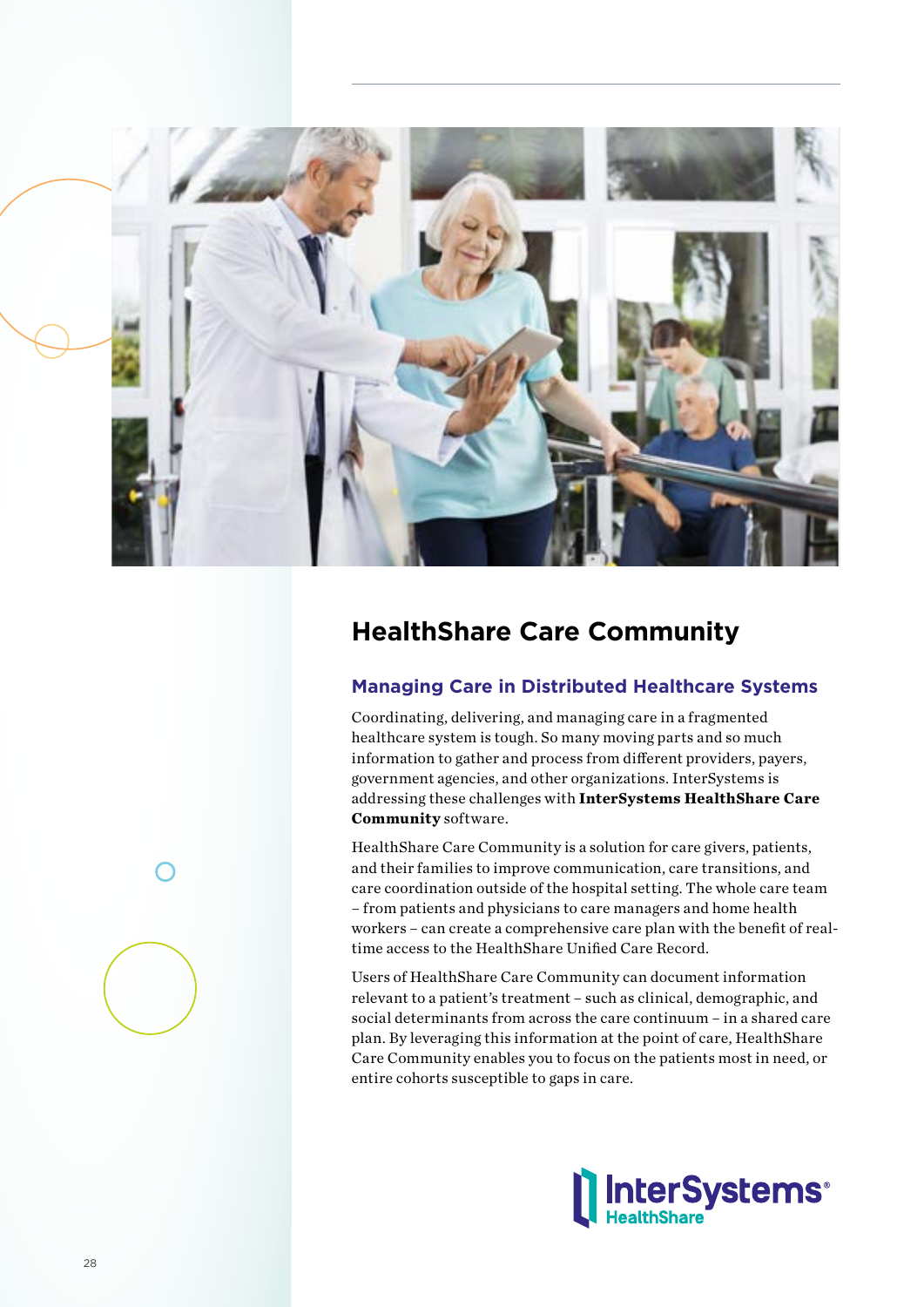

HealthShare Care Community makes the care plan available to care team members, the patient, and their proxies.

# Facilitating Care Planning and Communication **Facilitating Care Planning and Communication**

its information can be embedded within users' native workflows.<br>-It ensures that patients will have an accurate care plan that follows<br>. them wherever they receive care, and that everyone on the care team  $\frac{1}{2}$ is on the same page. All features in HealthShare Care Community are they receive care, and that everyone on the care team is on the same page. HL7 FHIR (Fast Healthcare Interoperability Resources)-enabled, allowing the care team and care management to seamlessly share care plans, documents, and other information through HealthShare.

# **Care Team Identification and Management**

HealthShare Care Community enables you to identify and manage one **Care Team Identification and Management**  or more care teams for patients. Using HealthShare Care Community, everyone on the team can see who is involved in the patient's care; when they're involved; what role they serve; and their contact information. Care teams can include members already known to HealthShare, and additional care providers that may just be working with a particular patient. HealthShare Care Community protects your investment in time and resources with the ability to share care team information with other health and care providers using a variety of and care many care care and care providers using a variety of interoperability standards, including HL7 FHIR. HL7 FHIR.

## **Creating and Sharing Care Plans**

HealthShare Care Community enables role-based administrators to create care plan forms with a choice of multiple custom form elements. Depending on the status of the care plan form – draft, active, or final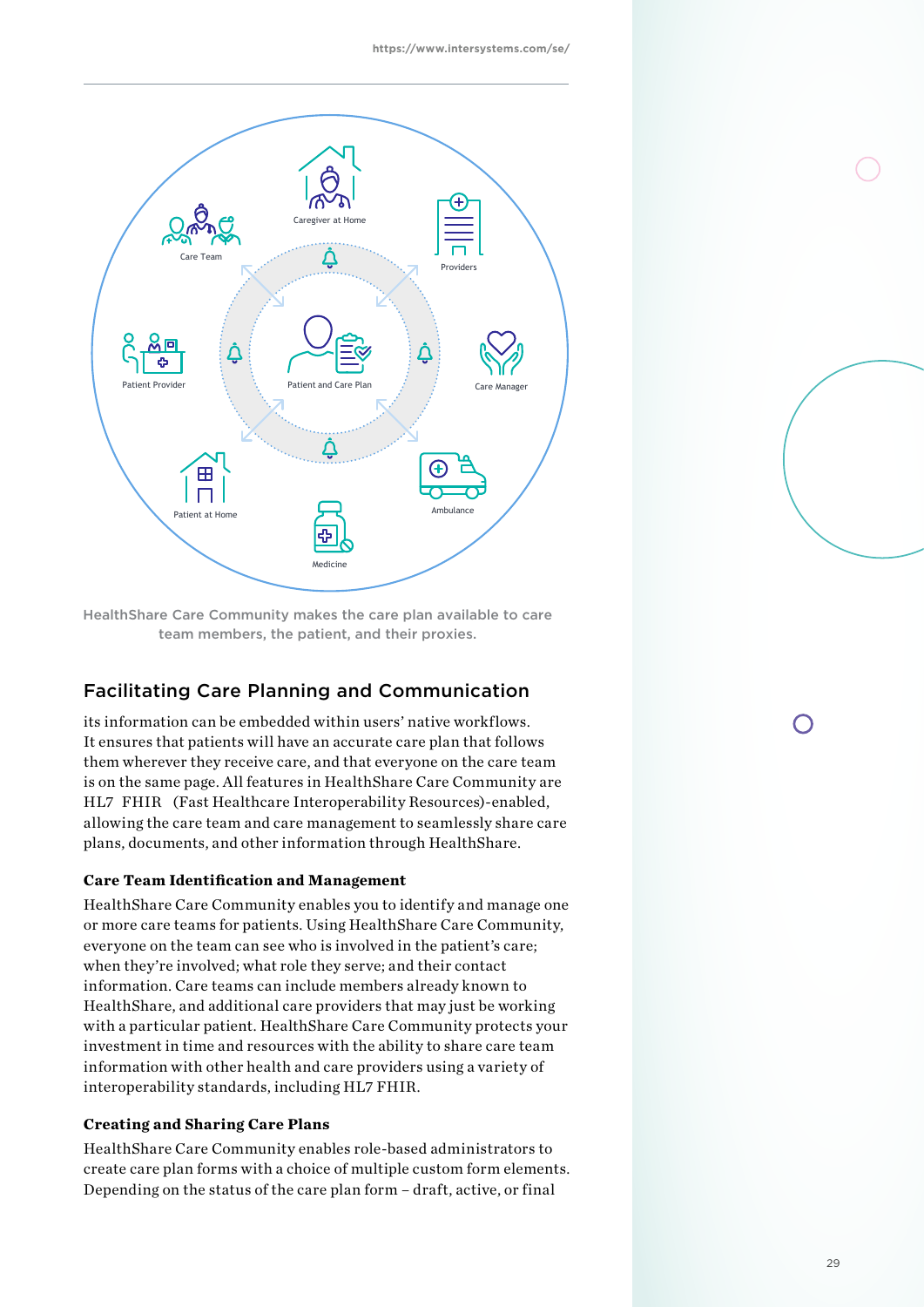– care team members can access the plan to update or contribute new information. Once a plan is marked final, it's published as a PDF file for access by the patient and other authorized users. If needed, care team members can compare care plan versions to pinpoint changes.

#### **Proactive Care Team Communication**

With care team members and their roles and contact information clearly identified, HealthShare Care Community simplifies care team communication. The collectively created and updated care plan itself is the primary means of communication and coordination. Care Community can automatically notify team members to care plan changes as well as upon a patient's admission, discharge, or transfer (ADT) event. These and other notifications make it easier to keep everyone on track with the plan. Through the HealthShare clinical message center, person to person communication among team members is saved for future reference.

### **Reporting**

HealthShare Care Community provides a library of discrete data elements which can be exported into the Unified Care Record's data model and accessed for reporting. Elements include demographic information such as a patient's primary language, social information such as a patient's living arrangement, and care plan-specific information such as a patient's goals.

### **High- and Rising-Risk Cohort Management**

HealthShare Care Community helps the care team and healthcare organization focus on improving care for patients most in need of care coordination. With HealthShare Health Insight or other analytics tools, you can identify patients in high- and rising-risk populations and customize care plans accordingly.

### Key Features

With the power of InterSystems HealthShare behind it, HealthShare Care Community presents a simple solution to complex care management problems. Healthcare systems and their partners can move forward as a team to improve health outcomes, close gaps in care, and increase care team efficiency. Key features include:

- Quick and easy access to the care plan:
- At the provider point of care, within the context of the patient's complete medical and social history
- For users of HealthShare Unified Care Record, from the Documents section of the HealthShare Clinical Viewer
- For patients, via HealthShare Personal Community
- With secure web-based access for care givers and patients in any setting, and access to care plans by external systems, such as non network electronic medical records
- Offline, in print or PDF format, when online access to HealthShare Care Community is not practical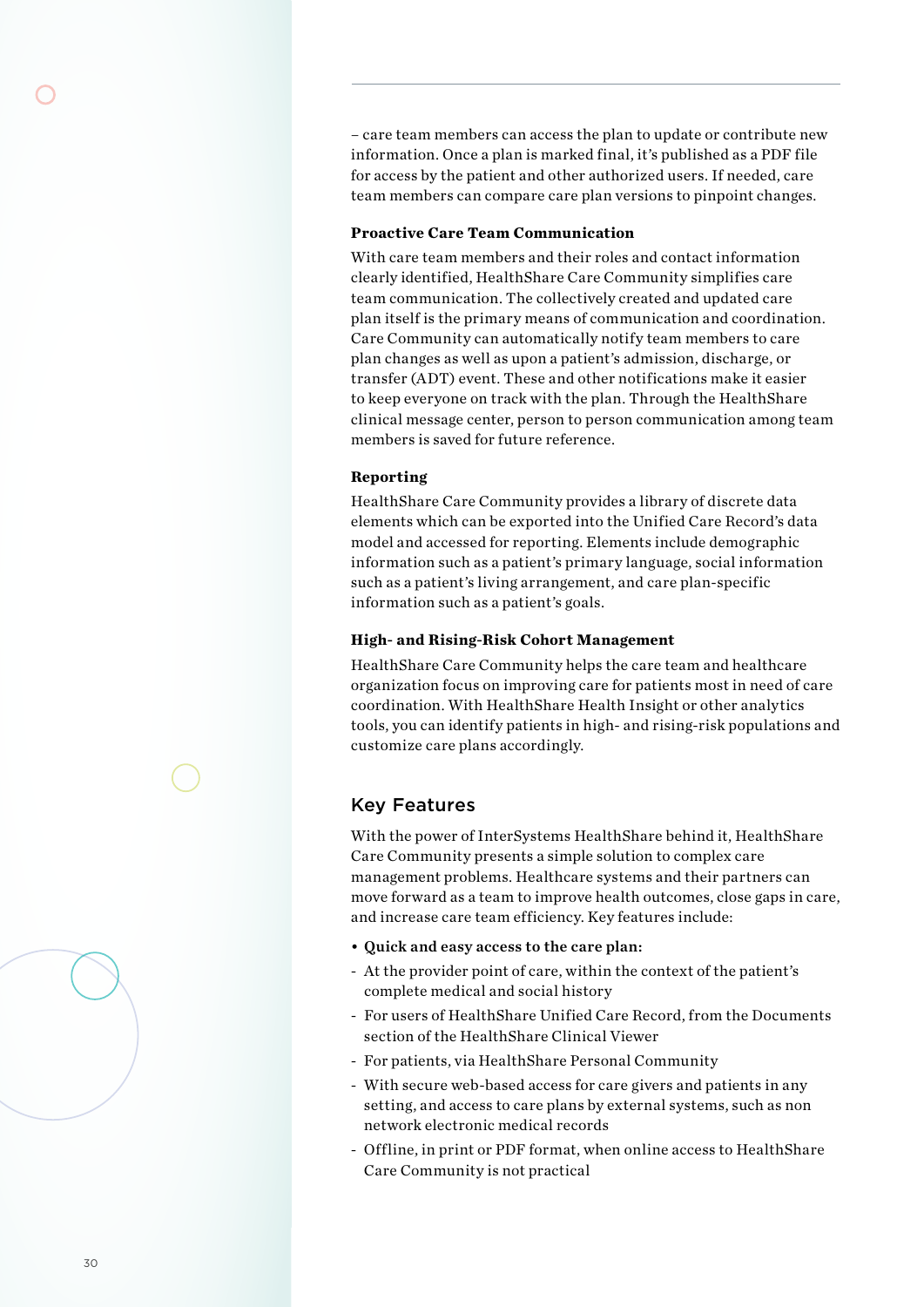- Flexible templates enabling care team members to quickly establish a new care plan document and:
- Capture structured and unstructured information
- Add required questions
- Add conditional 'if, then' logic
- Assign care plan tasks to a specific care team member
- Creation of a new template by copying from an existing care plan
- Centrally managed care plans that multiple care team members can share and contribute to over time
- Team members can view all tasks, across all patients, on one screen
- Capture of patient preferences and social determinants of health, including personal information the patient wants care givers to understand
- User audits, including date and time stamp, for traceability of all actions on the care plan

## Extend the Value of HealthShare

HealthShare Care Community complements other HealthShare products, such as:

**HealthShare Unified Care Record,** which aggregates and normalizes patient records from disparate systems across your organization, and outside it, to ensure that HealthShare Care Community and everyone using it can see a complete picture of the patient's health

**HealthShare Health Insight,** which identifies high-risk populations in need of help with transitions of care and care coordination outside of the acute setting

**HealthShare Personal Community,** for patient access to their complete medical record, care plan, and clinician-patient communication

## Customer Support

When you select HealthShare, you get more than technology. You also get our acclaimed customer support. See InterSystems.com/support to learn more.

### Take the Next Step

To learn more about HealthShare Care Community, go to InterSystems.com/care-community or see InterSystems.com/offices to find contact information for your local InterSystems team. More information about HealthShare and its family of products is available at InterSystems.com/HealthShare.

**LEARN MORE ABOUT HEALTHSHARE CARE COMMUNITY AND ALL OF THE PRODUCTS WITHIN THE HEALTHSHARE FAMILY AT INTERSYSTEMS.COM/ HEALTHSHARE.**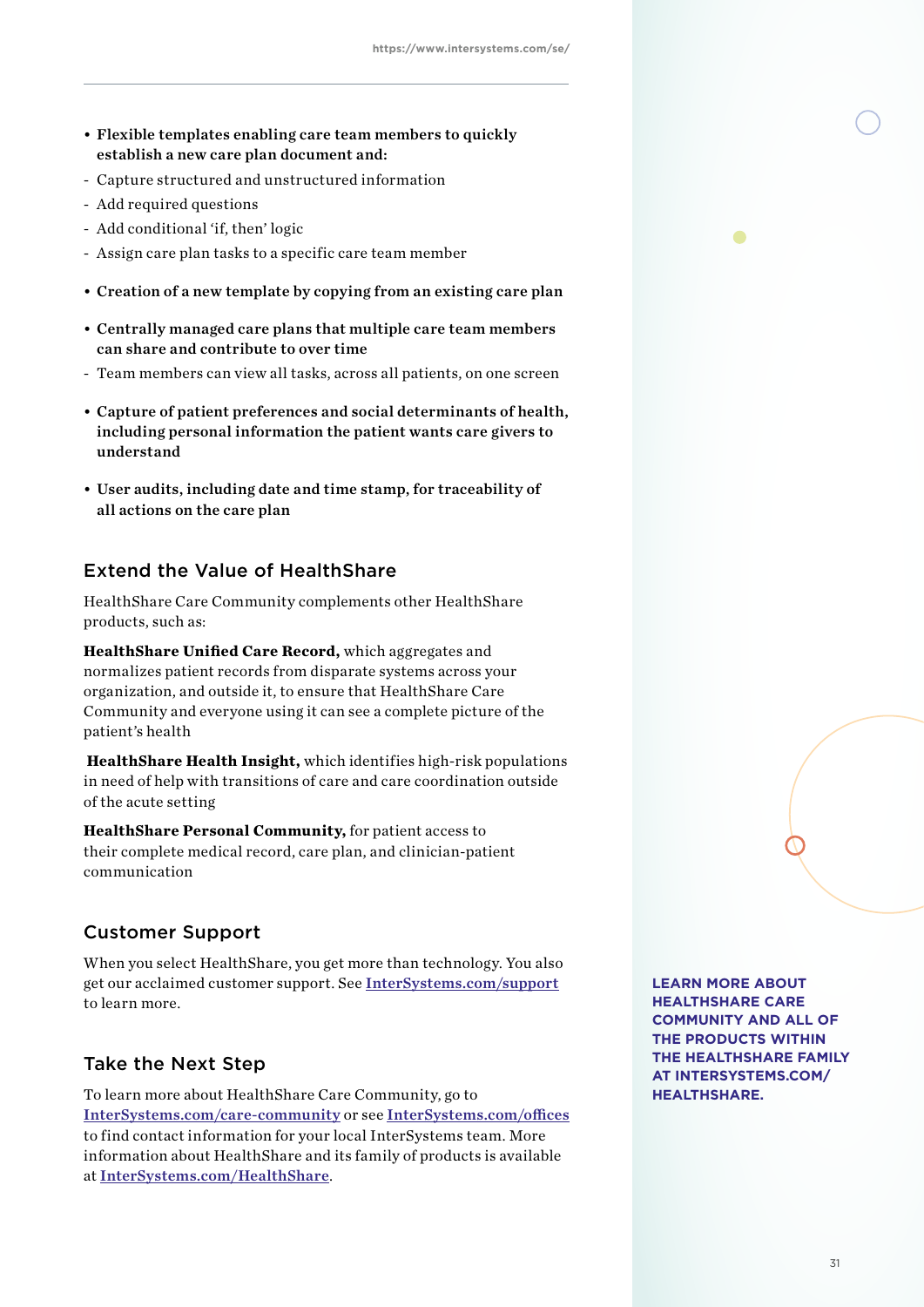

# **HealthShare Provider Directory**

# **A Single Source of Truth for Provider Demographic and Professional Relationship Information**

Inaccurate provider information has consequences – for patients, payers, and the providers themselves. Wrong telephone numbers and location information limits access to care. Inadvertently choosing an out-of-network provider can result in catastrophic healthcare bills. Health plans have been fined hundreds of thousands of dollars for publishing inaccurate directories. And inaccurate information propagated across multiple clinical and administrative systems at a hospital or Integrated Delivery Network can negatively impact efficiency and cash flow. A 2017-2018 CMS review of Medicare Advantage Organization provider directories found that nearly 49% of them contained inaccurate information.

**InterSystems HealthShare Provider Directory** is a master data management solution that automates the process of collecting, consolidating, and publishing accurate provider information. It enables you to more easily comply with regulations such as CMS 9115-F for patient data sharing, enhance customer service, and improve the efficiency of any business process that requires up-to-date and accurate provider information.

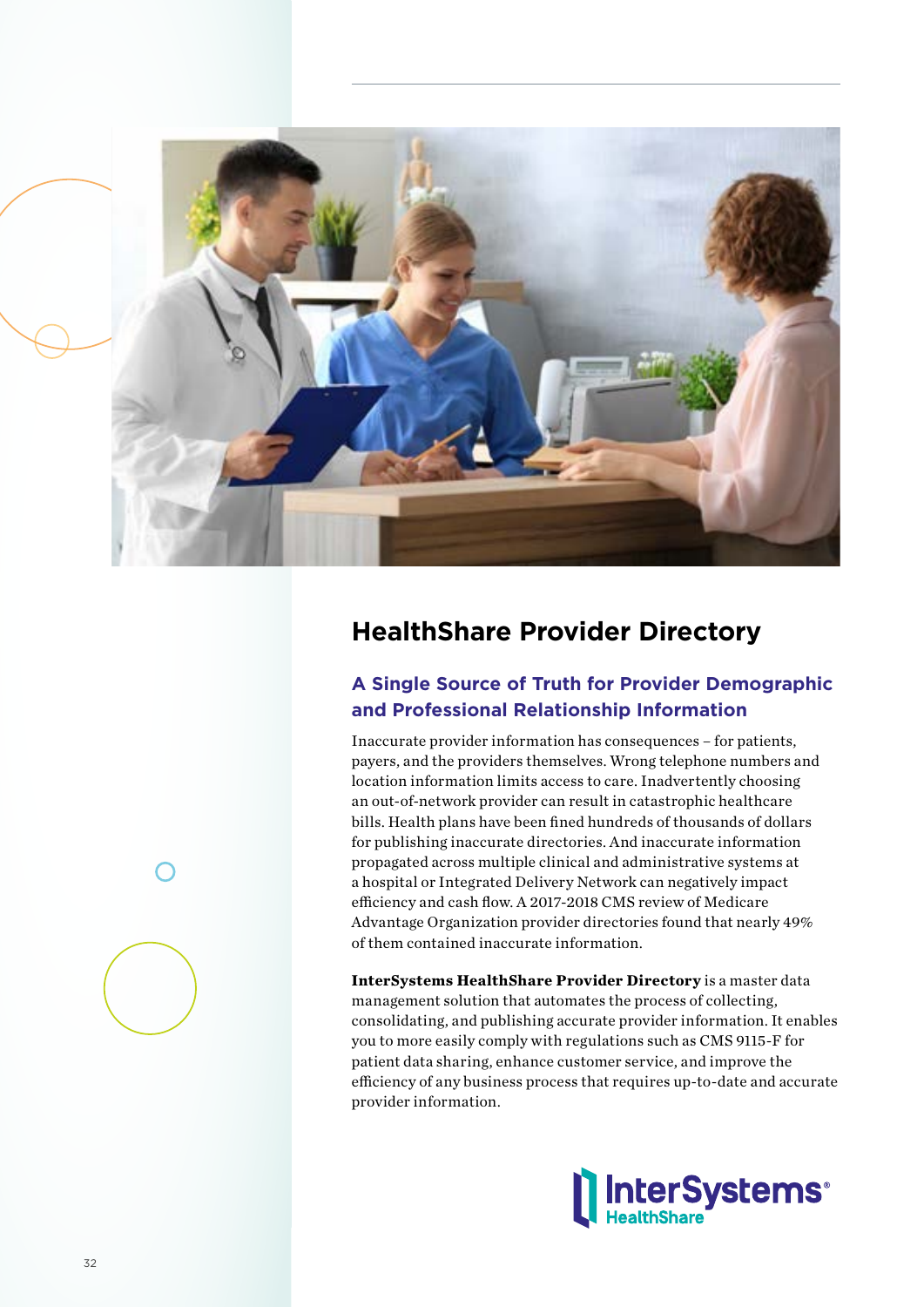## Key Features

### **The Single Source of Truth**

HealthShare Provider Directory compiles data from multiple sources, including NPPES national provider identification files. It uses a linkage engine and business rules to select the most accurate and up-to-date information, and creates master records for individual providers and provider organizations. The master record is the single source of truth storing common attributes for these entities and supports the many relationship structures that occur in healthcare.

The directory includes the organizational, location, and network relationships needed to navigate care delivery. Additional attributes include contact information, demographics, credentials, identifiers, specialty, education, Direct email addresses, generic application programming interfaces (APIs), and HL7 FHIR (Fast Healthcare Interoperability Resources) APIs.

Individual providers can have relationships to organizations and locations. An organization can have relationships to other organizations, individual providers, and locations. Locations can have properties for address, location type, and references to individual providers and organizations.

Provider Directory tracks how an individual provider or organization participates in a network at practice locations. It also maintains network-to-health plan and contract administrator relationships.

#### **Accuracy**

Provider Directory ingests and processes data from multiple sources and uses its linkage engine to identify matches for individual provider records and provider organizations. During processing, Provider Directory normalizes the data, de-duplicates it, applies validation rules to screen for errors, and uses configurable business rules to consolidate matched data into a single master record for each entity. When matching results on the incoming records fall below a userdetermined level of confidence, Provider Directory flags the records in a task list for human intervention.

### **Task Lists**

The Task List contains linkage tasks for individual providers and provider organizations that require manual review or validation. Each task on the list displays the data source, source record name, and source IDs of linked records. The Task List is sortable by the work category, link reason, link weight, and task date, all of which are displayed in the user interface. Task List provides all the information needed to make informed decisions about linkages for individual providers and provider organizations.

### **Search**

Provider Directory now includes phonetic, location, and organization type search functions. These features make it easier to find information for the provider you need, when you need it.

**NORTHWELL HEALTH USES PROVIDER DIRECTORY WITHIN ITS HIE TO COMBINE INFORMATION FROM MULTIPLE SYSTEMS INTO ONE MASTER RECORD, FOR BETTER PATIENT SERVICE ACROSS ITS INTEGRATED DELIVERY NETWORK.**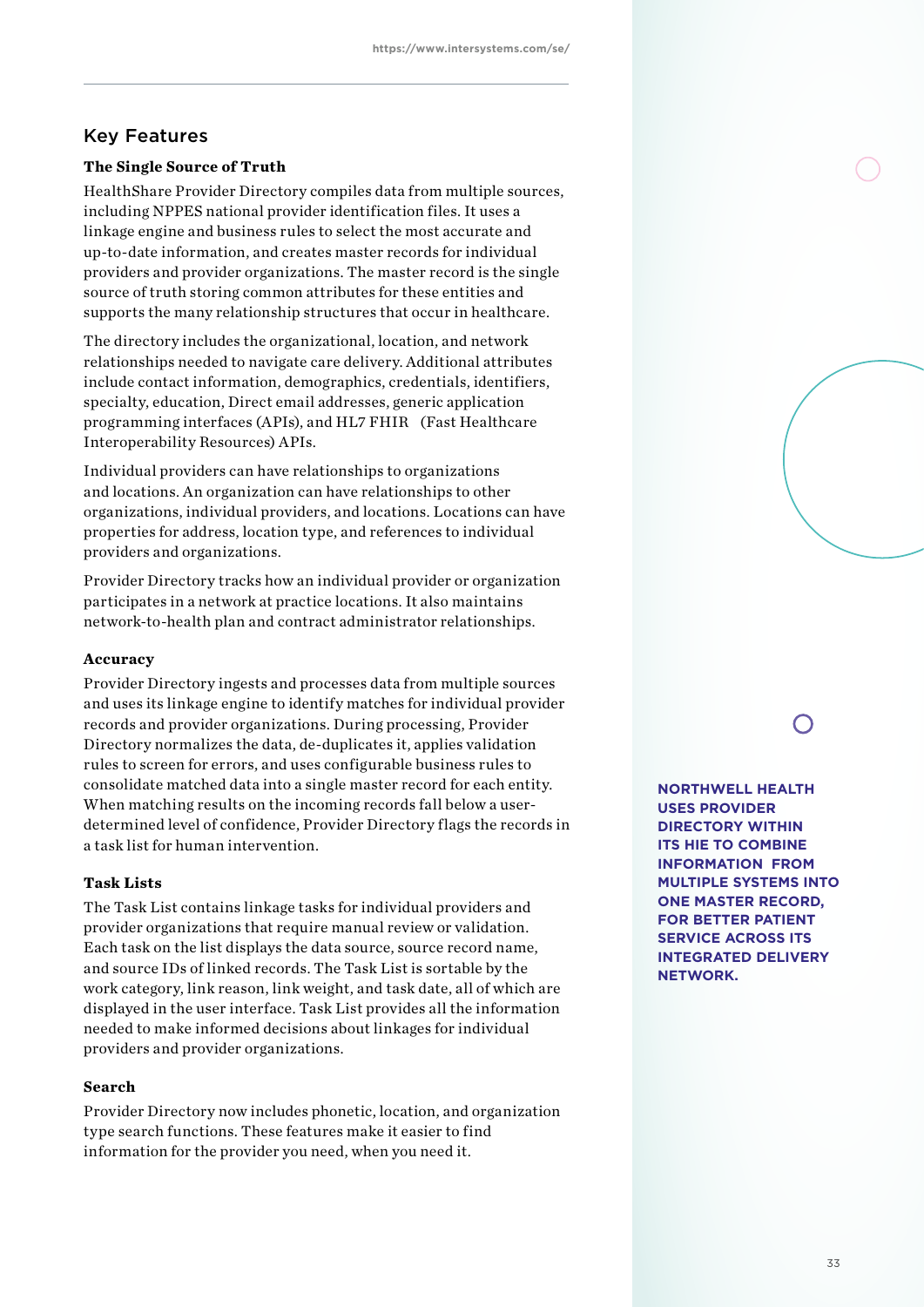#### **Master Browser**

The Master Browser is the central access point for managing all records in Provider Directory. Its authorized users can search for records, see overviews, and review the content of all record types, including individuals, organizations, locations, addresses, networks, health plans, and contract administrators. Authorized users may also manually edit or enter information into the directory for individual providers, provider organizations, locations, individual to organization and organization to organization relations. The Master Browser also supports relationship records such as individual-to-organization, organization-to-organization, and in-network, as well as network-tohealth plan and contract administrator.

### **Trust**

With so many healthcare business processes depending on accurate provider data, trust of the data in your provider directory is essential. HealthShare Provider Directory inspires such trust through Master Browser features that deliver unsurpassed transparency into the process of creating and updating master records. These features allow authorized users to:

- Filter information by date, time, and source
- See and adjust the rules used to determine the most accurate sources of information
- Track when record updates have occurred and the source of those updates
- View details about update sources
- Examine source records that contributed to a master and the rules that governed their use

#### **User Management**

Provider Directory is highly automated. But when human intervention is required, its user management capability supports work-list profiles to organize the flow of record validation by your staff. Provider Directory supports roles for an administrator, data stewards, and guest users:

- The guest user can only access the public application programming interfaces (APIs), and the Master Browser overview and Search features
- The data steward has access to the Master Browser, Edit, Entry, and Task List
- A role-based access feature called Form Access can control view and edit access for data stewards at both the section and field levels
- The administrator has access to the Master Browser, Edit, Entry, Task List, and User Management, as well as permissions to view the Provider Directory linkage definitions

#### **FHIR Repository**

The FHIR Repository in Provider Directory supports the Da Vinci PDEX Plan-Net standard for search and retrieval, based on FHIR R4. Provider Directory uses a push service to send new records and updates to the FHIR Repository.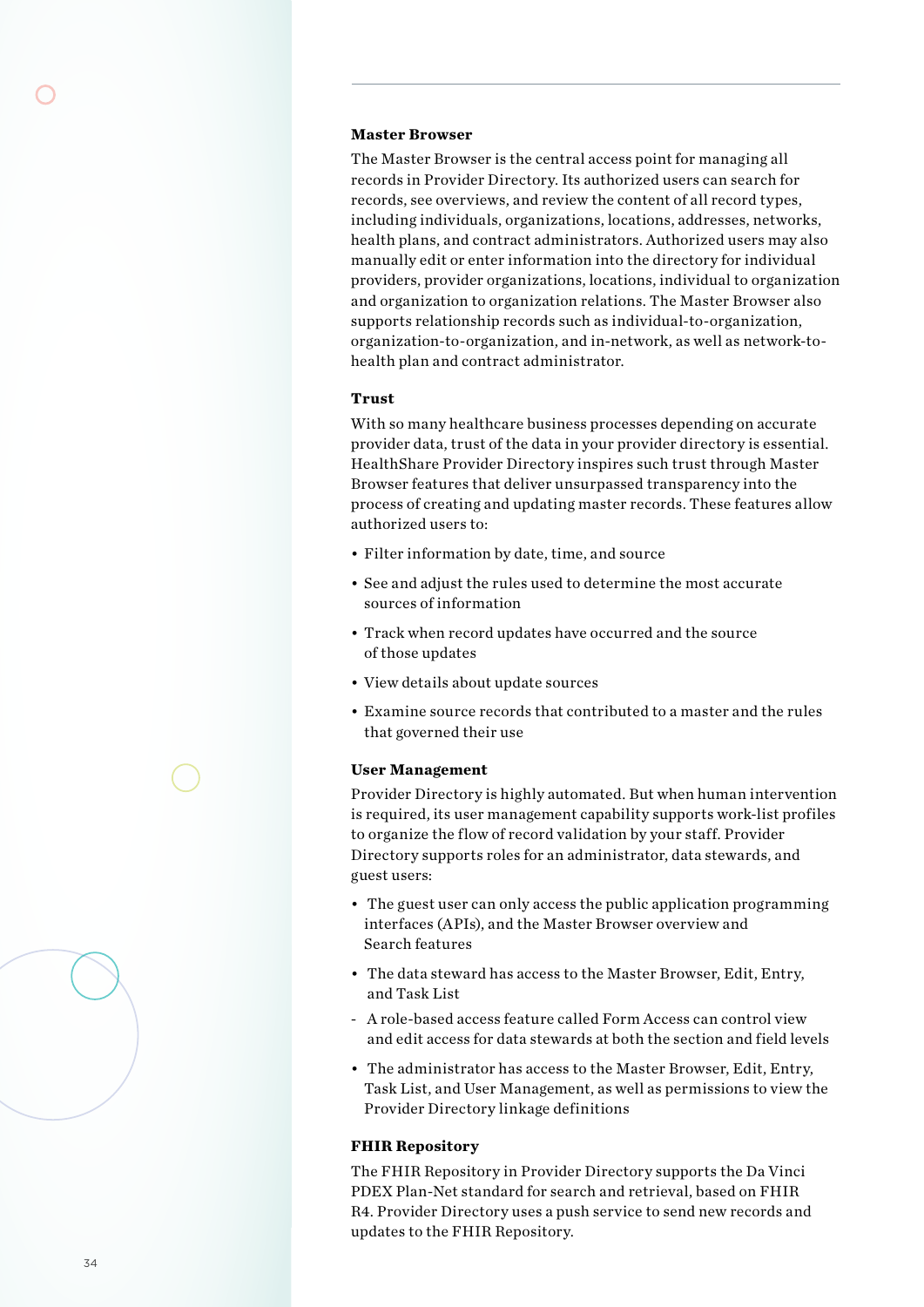#### **Supported FHIR resources:**

- Endpoint
- HealthcareService
- InsurancePlan
- Location
- Network
- Organization
- OrganizationAffiliation
- Practitioner
- PractitionerRole

### **Sharing**

HealthShare Provider Directory publishes public REST APIs for searching and retrieving individual provider and provider organization records. Information supplied includes related organizations, locations, and networks.

### **Push Updates Service**

Provider Directory can update trusted provider information in real time to drive referral management, revenue cycle management, or care coordination workflows. The system translates and pushes update events in various formats (such as HL7, JSON or XML messages) to downstream systems, including to the FHIR Repository. For example, the HealthShare User Clinician Registry receives these updates to ensure that it has accurate provider information to drive clinical notifications.

### **Deployment**

Provider Directory can be installed on premises or hosted in the cloud. The product currently is available for use by customers in the United States only.

### **More than a Service**

Provider Directory is part of the HealthShare suite of connected health solutions and can be delivered as a managed service. Combine Provider Directory with HealthShare Unified Care Record, HealthShare Health Insight, HealthShare Patient Index, HealthShare Care Community, or HealthShare Personal Community to advance your digital transformation strategy.

# Customer Support and Education

When you select HealthShare Provider Directory, you get more than technology. You also get our acclaimed customer support and extensive educational opportunities. Search for Provider Directory education resources at Learning.InterSystems.com.

Learn more about Provider Directory and all of the products within the suite of HealthShare connected health solutions at InterSystems.com/HealthShare.

**LEARN MORE ABOUT HEALTHSHARE PROVIDER DIRECTORY AND ALL OF THE PRODUCTS WITHIN THE HEALTHSHARE FAMILY AT INTERSYSTEMS.COM/ HEALTHSHARE.**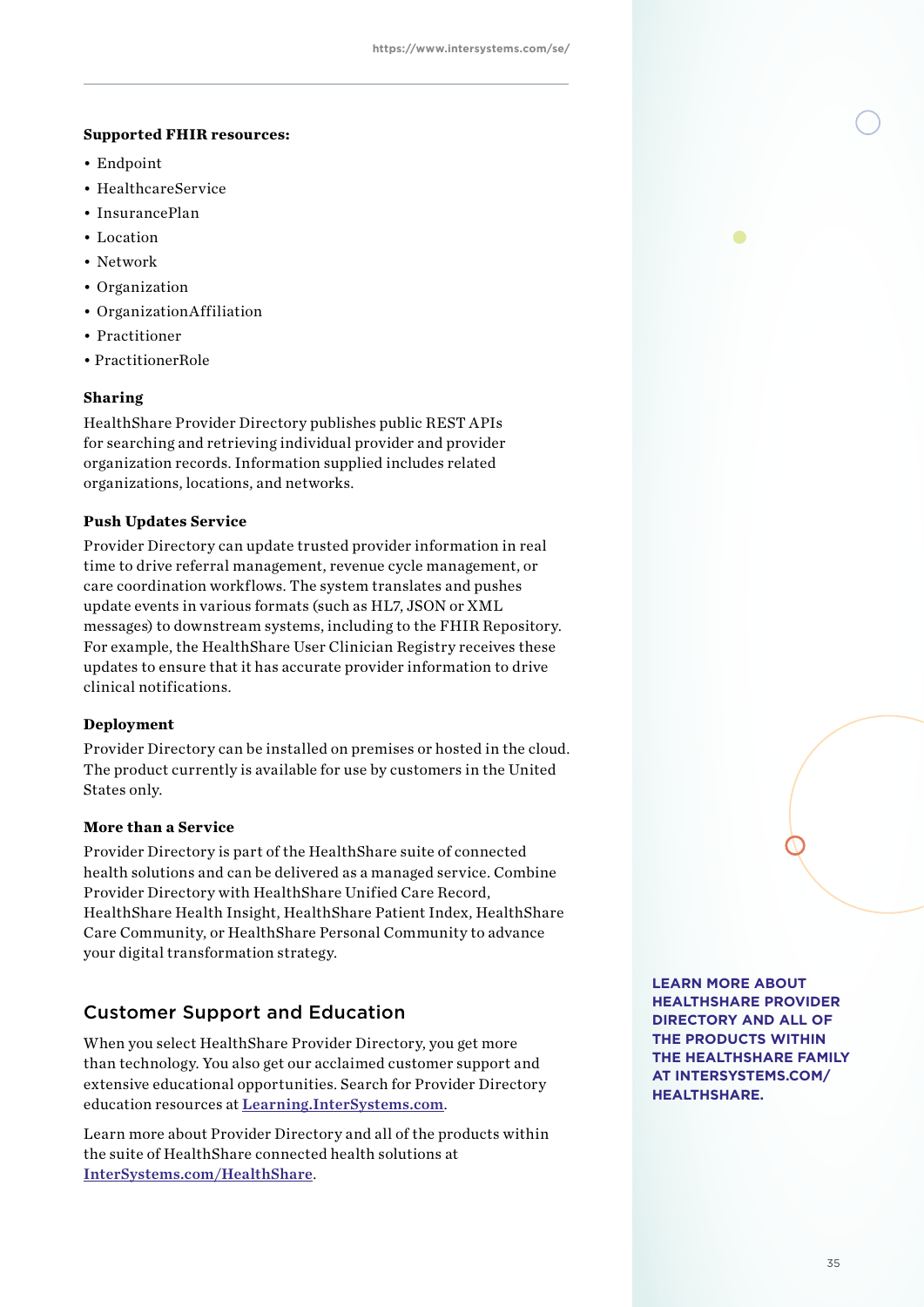

**INTERSYSTEMS IRIS FOR HEALTH IS THE WORLD'S FIRST AND ONLY DATA PLATFORM ENGINEERED SPECIFICALLY FOR THE RAPID DEVELOPMENT OF HEALTHCARE APPLICATIONS TO MANAGE THE WORLD'S MOST CRITICAL DATA.**

# **InterSystems IRIS for Health**

# The Fastest Path to Value for Healthcare Data Solutions

Data is at the heart of the digital transformation sweeping healthcare. Radical change requires a new foundation to handle the massive data demands of modern healthcare.

Time to market counts as you create the next therapeutic breakthroughs, genomic insights, and intelligent clinical workflows. You need to deliver them now.

That's why we've extended the power of our InterSystems IRIS Data Platform® to address the unique characteristics of healthcare information. InterSystems IRIS for Health™ is the world's first and only data platform engineered specifically for the rapid development of healthcare applications to manage the world's most critical data.

No data management vendor has a greater commitment to healthcare or more relevant experience than InterSystems. Globally, more than one billion health records are managed by solutions built on our technology. Laboratories running on InterSystems process nearly half the specimens in the U.S. every day. The most sophisticated private and government providers depend upon devices, records, and IT powered by InterSystems.



 $\bullet$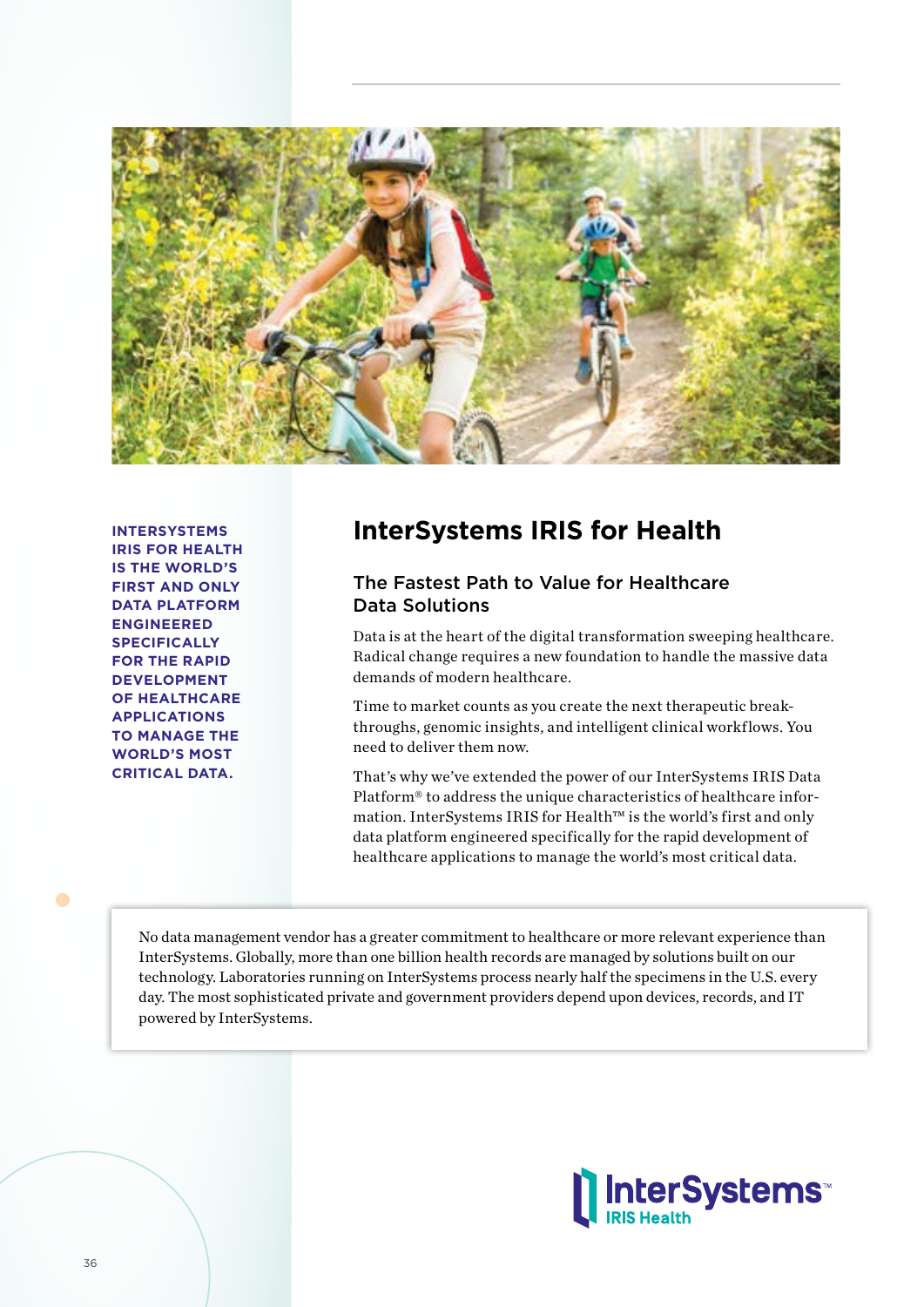

IHE and other interoperability standards and protocols ensures interoperability and improved workflow across the care continuum.

**InterSystems IRIS for Health provides everything you need to develop data-rich healthcare applications quickly.**

extensible transformations between all standard modern and legacy

data representations.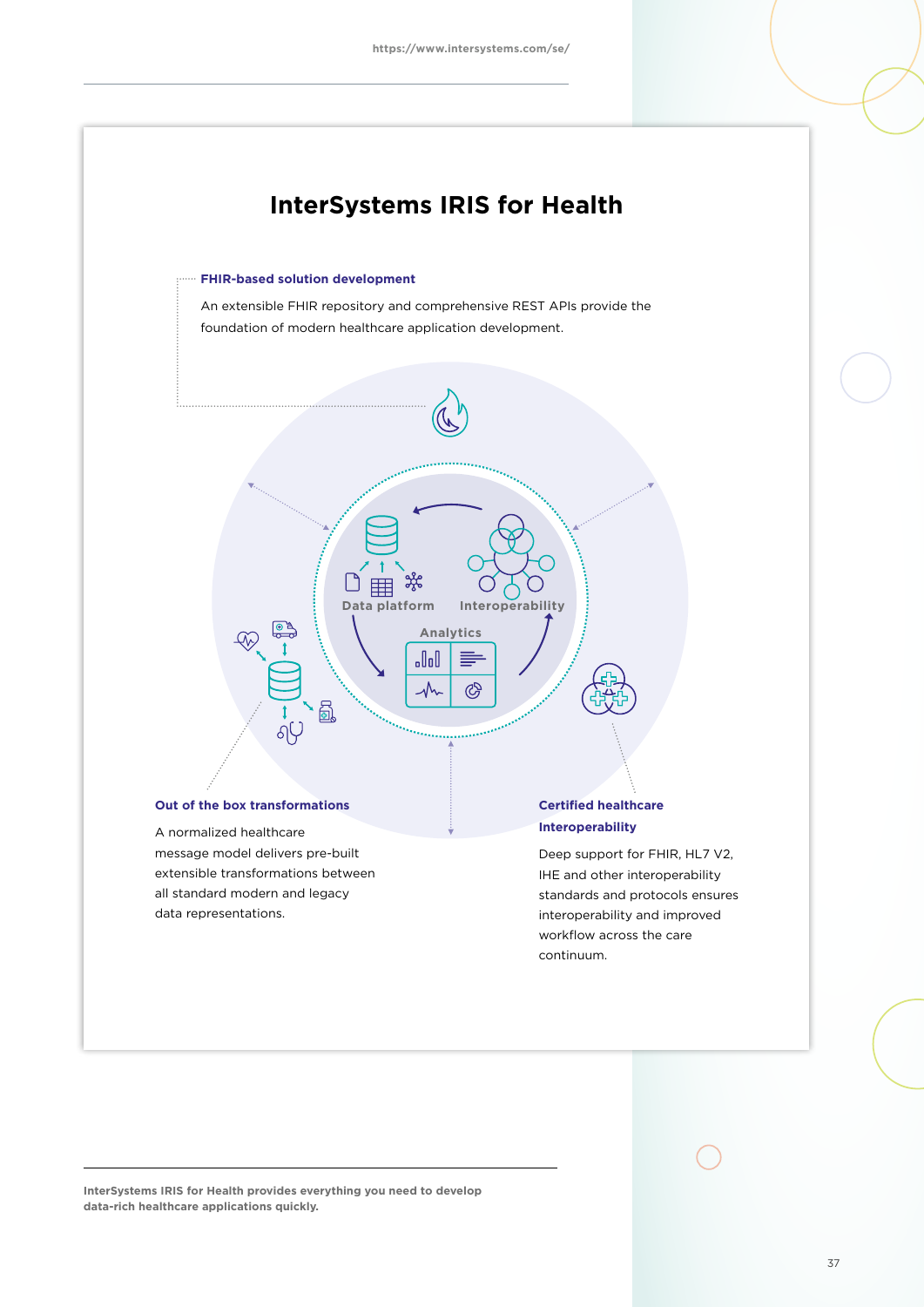# **Healthcare application development, quickly and intelligently.**

## **FROM WHITEBOARD TO PRODUCTION, FAST.**

InterSystems IRIS for Health provides all of the capabilities for building complex, mission-critical, data-intensive applications. It's a comprehensive platform spanning data management, interoperability, transaction processing and analytics, built to accelerate time to value.

### **BUILT FOR BIG.**

The volume and variety of healthcare information is stunningly large and growing exponentially. InterSystems IRIS for Health efficiently enables applications to scale from scratch, both vertically and horizontally to cost-effectively handle any scale workload, data, and users.

### **ACCELERATING CONNECTIONS.**

Truly connected health requires interchangeable information flow across all sources, modern and legacy. Since InterSystems IRIS for Health delivers native support for FHIR and every major global healthcare messaging standard, applications can rapidly ingest, normalize, and share information.

### **DEEPER INTELLIGENCE.**

Artificial intelligence and machine learning succeed or fail on the quality of the underlying data. InterSystems IRIS for Health delivers advanced data prep capabilities to create transformative healthcare models and optimize the effectiveness of learning solutions.

### **RESPONSIVE INSIGHTS.**

Clinical decision support, bench-to-bedside medicine, and increasing consumer expectations all demand answers in real time. InterSystems IRIS for Health excels at hybrid transactional/ analytical processing (HTAP), powering solutions that respond to these accelerating demands.

STANDARDS SUPPORTED:

United States: ASTM, CDA® and CCD®, CCDA, DICOM, EDI - ASC X12, HL7 V2 and 3, HL7 FHIR, IHE, NCPDP International: EDIFACT, ITK - England, DMP - France, HPRIM - France, SS-MIX – Japan, ADHA – Australia, xDT - Germany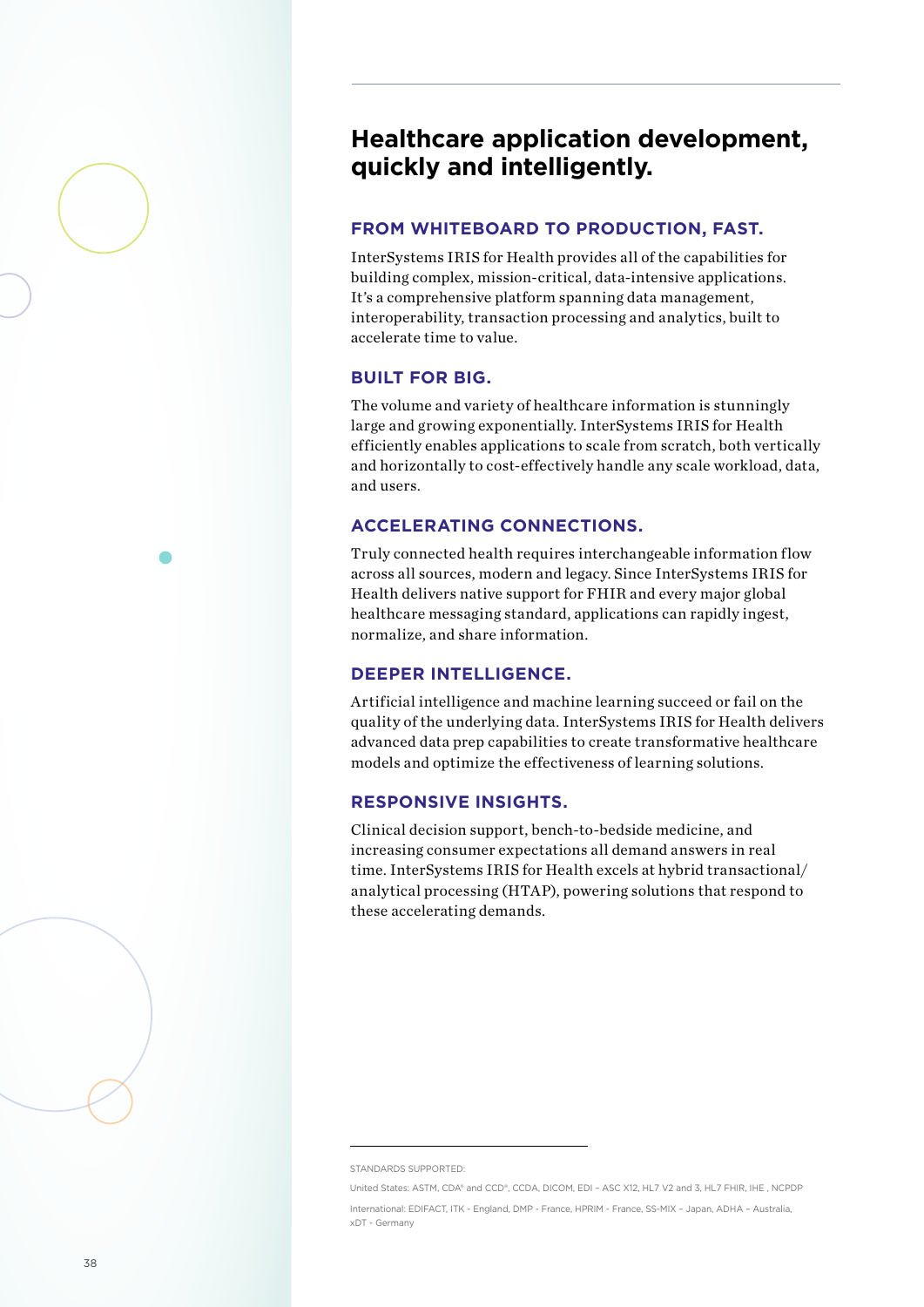# **Tested Interoperability in the Healthcare Industry**

Our HealthShare and IRIS for Health products support all common standards and profiles (IHE, HL7, FHIR, DICOM, and so on). A universal data model processes all data types in a format that enables standards such as HL7 V2/V3 to be converted into HL7 FHIR or HL7 FHIR into HL7 CDA 2.0 easily.



Data can be saved as FHIR resources and the comprehensive REST APIs grant SMART on FHIR and other FHIR applications granular access to this data. Many InterSystems employees are involved with IHE and HL7 committees. They play an active role in shaping the HL7 FHIR standard and its usage in IHE profiles.